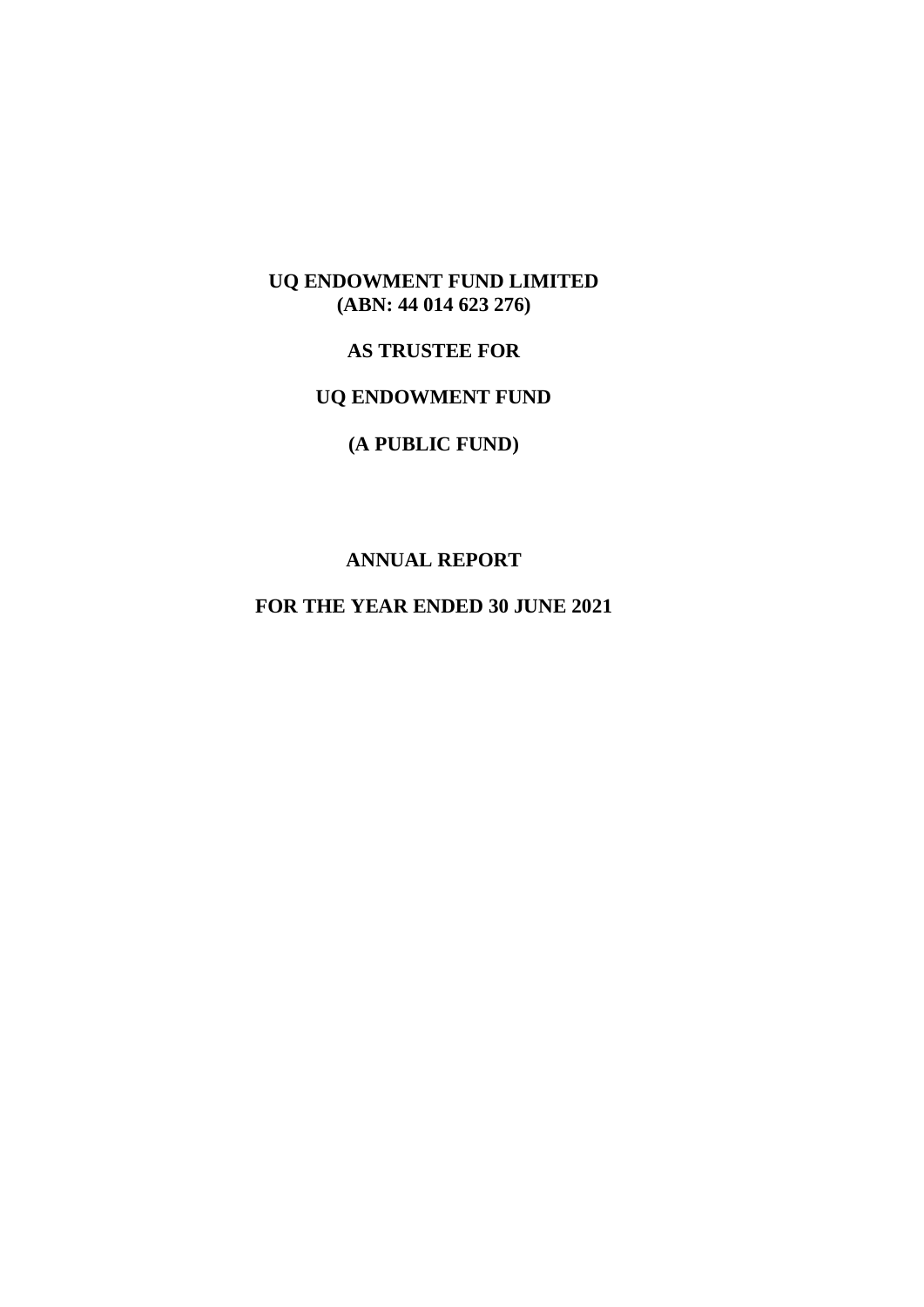# **OBJECTIVES AND PHILOSOPHIES OF THE FUND**

#### **Objectives of the Trust**

To provide endowment for the University of Queensland ("the University") by encouraging high net worth individuals, corporations and government to gift capital funds for investment and thereby create substantial recurring revenue for scholarships, research, chairs of learning and any other activity that supports excellence in education at, and for, the University of Queensland.

Our goal is to be a leading university endowment fund judged on:

- 1. Positive social impact of the programs supported by distribution of monies and by way of the utilisation of human capital.
- 2. Efficiency and creativity in managing the donated money.
- 3. Achieving rates of returns on investments commensurate with acceptable risk and the perpetual nature of the fund.
- 4. Creating an environment that gives support and comfort to potential donors.

#### **Philosophy of the Trust**

The guiding principles for the Trust are:

- 1. Independence from University Administration
- 2. Management and Control
- 3. Transparency

#### **1. Independence from University Administration**

The Board comprises five persons who have demonstrated success in their chosen field, are willing to contribute their time at no cost, who consider it an honour to work in a trustee position and would provide to the wider University Community and potential donors comfort in making donations. The Board is comprised of one representative of the University Senate, one representative of the office of the Vice Chancellor of University of Queensland, and three responsible persons (primarily Fellow Alumni).

#### **2. Management and Control**

Performance based criteria are applied to the Trust including low administration costs, rates of return on investment that exceed comparable benchmarks, creative investment policies; and management of funds' distribution by setting goals and protocols so that funding is dependent on performance and the requirement that recipients adopt appropriate business principles.

#### **3. Transparency**

Communication with all stakeholders, existing and potential, by regular publication of financial results, identification of donated money and distributions, audits, disclosure of corporate investment policies and utilization of all communication channels within the University and beyond.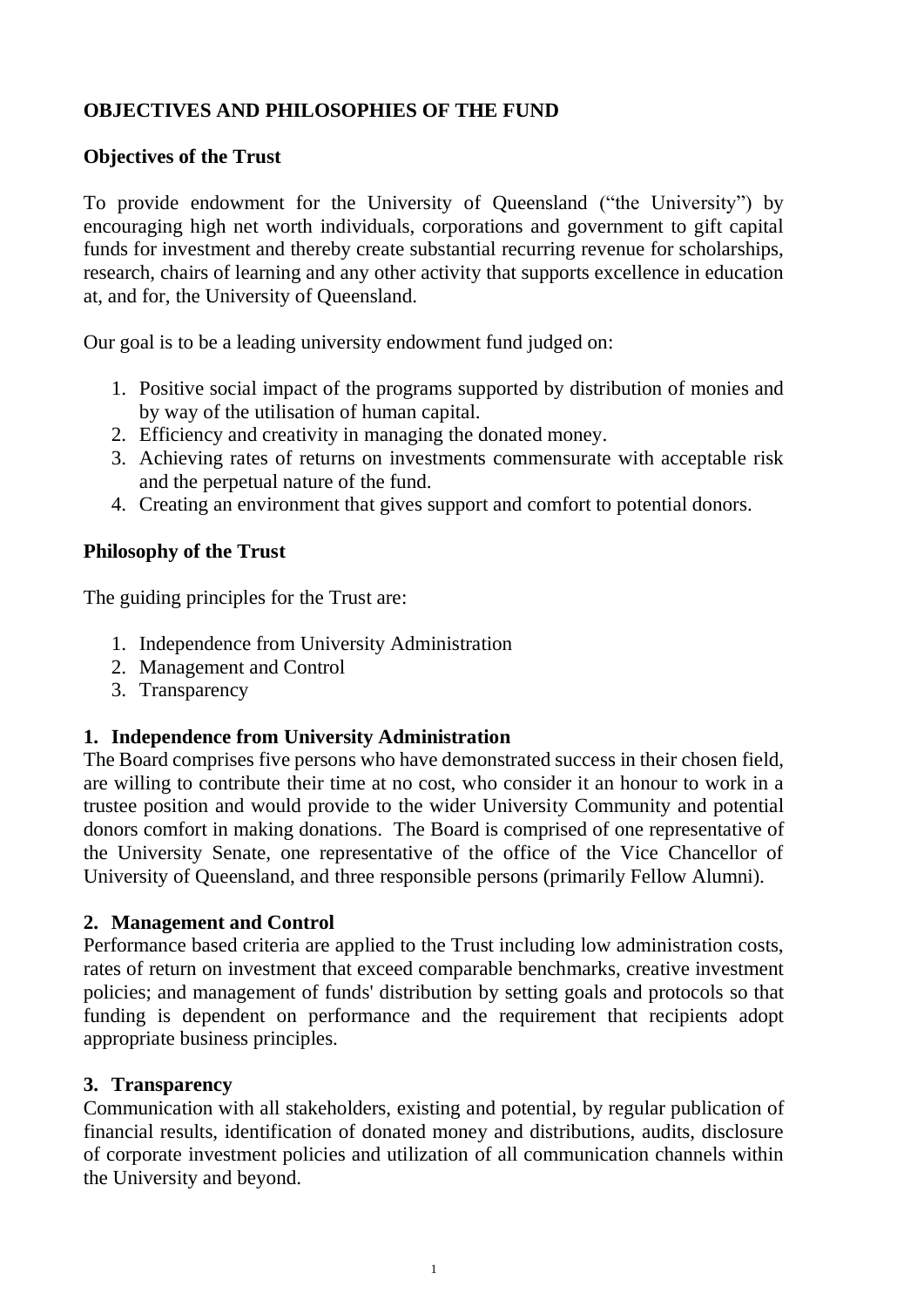### **MESSAGE FROM THE CHAIRMAN**

The Fund's long-term objective is to provide substantial benefit to the University of Queensland. Our vision is that substantial endowment is required if the University is to maintain its premier status as one of the world's leading universities.

#### **Distributions for FY 2021**

During the financial year 2020/21, the Fund made donations and distributions totaling over \$1,406,000. Programs supported by the Fund are set out below.

| <b>Young Achievers Program</b>                               | \$1,031,000 |
|--------------------------------------------------------------|-------------|
| The TC Beirne School of Law Leadership, Excellence \$335,000 |             |
| and Diversity (LEAD) Scholarship                             |             |
| <b>Frank Finn Scholarships</b>                               | \$40,000    |

#### **Programs supported since inception**

Since inception to 30th June 2021, the Fund has supported programs by distributions made to the University of Queensland of approximately \$33.6 million, as follows.

| Global Change Institute                               | \$15,000,000 |
|-------------------------------------------------------|--------------|
| <b>Young Achievers Program</b>                        | \$12,031,000 |
| <b>Substance Abuse Research</b>                       | \$3,200,000  |
| The TC Beirne School of Law Leadership, Excellence    | \$1,570,000  |
| and Diversity (LEAD) Scholarship                      |              |
| Contribution to UQ Sporting Clubs and sporting fields | \$863,390    |
| Research Fellowship - Brain Institute                 | \$702,250    |
| <b>Frank Finn Scholarships</b>                        | \$182,466    |
| Rodney Wylie Fellowships                              | \$100,000    |
|                                                       |              |
| Total                                                 | \$33,649,106 |

#### **Young Achievers Program**

The University of Queensland Young Achievers Program provides scholarships to children commencing Year 11 at public high schools in South East Queensland, with the scholarship then continuing to support their University of Queensland education. Selection criteria include financial and distance hardship, first in family and indigene.

The program has been outstanding in demonstrating to students at State High Schools and the wider community that University and tertiary education is available to them. The program has created positive change within The University of Queensland principally from the Young Achievers and their mentors' recognition and presence on campus.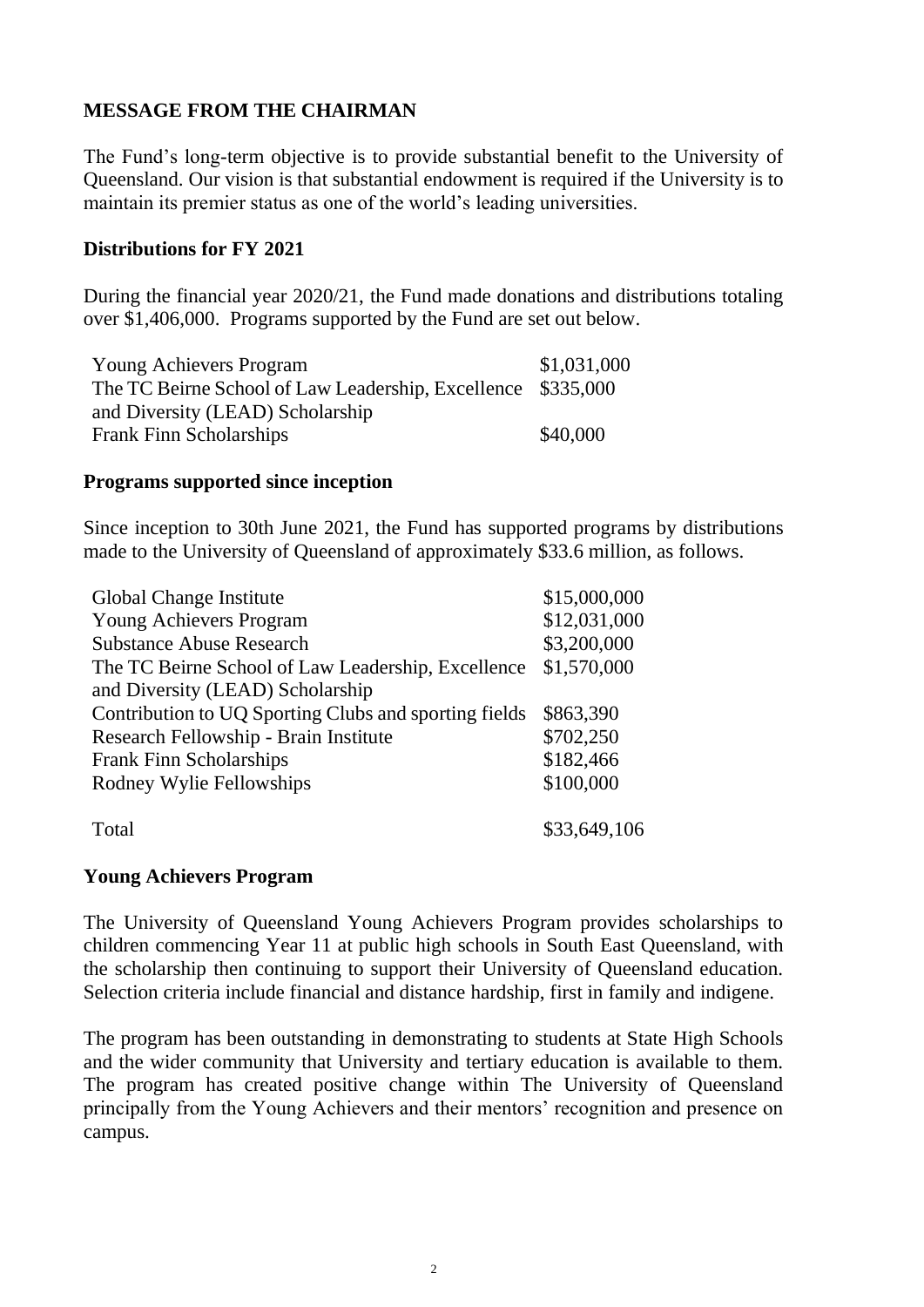Since inception in 2009, 1,375 scholarships have been granted. In 2021, a group of 112 highly motivated Year 10 students from state secondary schools in Brisbane, Ipswich, the Darling Downs, the Capricorn, Wide Bay-Burnett and other regions in South West Queensland were selected to join the program with an official start date in January 2022.

# **UQ Law LEAD Scholarships**

The TC Beirne School of Law LEAD Scholarship helps to make the University's prestigious, high cut-off law degree more accessible to young people who have experienced some form of education disadvantage. It aims to improve student diversity within UQ's TC Beirne School of Law.

Scholarships are awarded each year and students have up to a maximum of 5 years of LEAD scholarship support provided they continue to meet scholarship conditions. There are currently 46 LEAD Scholars  $(2021 - 11, 2020 - 13, 2019 - 10, 2018 - 7,$  $2017 - 5$ ). The plan for 2022 is that up to another 17 scholarships. There have been 179 applications received for the 2022 scholarship intake.

Further commentary on the Young Achievers Program and Law LEAD Scholarship and are in the Statement of Service Performance of this Annual Report.

#### **Frank Finn Scholarships**

The Frank Finn Scholarships reward hard work and support continued academic excellence in the study of Commerce at The University of Queensland. The Frank Finn Scholarships honour the lifelong commitment of Professor Frank Finn to the teaching of Commerce.

Awarded based on academic merit and financial need, the Frank Finn Scholarships help the very best students complete their UQ Business School Commerce degree with a stronger focus on their studies. 7 Frank Finn Scholarships were awarded in 2021.

#### **Return on Net Assets**

At 30 June 2021, the Fund had net assets of approximately \$40.8 million including cash and cash equivalents of approximately \$7.6 million. The Fund has benefited from robust investment returns in recent years, whilst at the same time keeping significant cash on the balance sheet of the Fund.

The investment return for the year was approximately 23.9% (and approximately 30.8% excluding cash).

#### **Estimated Distributions for FY 2022**

The intention is for the following distributions to be made in the year to 30 June 2022:

- 1. \$1.05 million to the Young Achiever program
- 2. \$295,000 to the TC Beirne School of Law for the Leadership, Excellent and Diversity (LEAD) scholarship.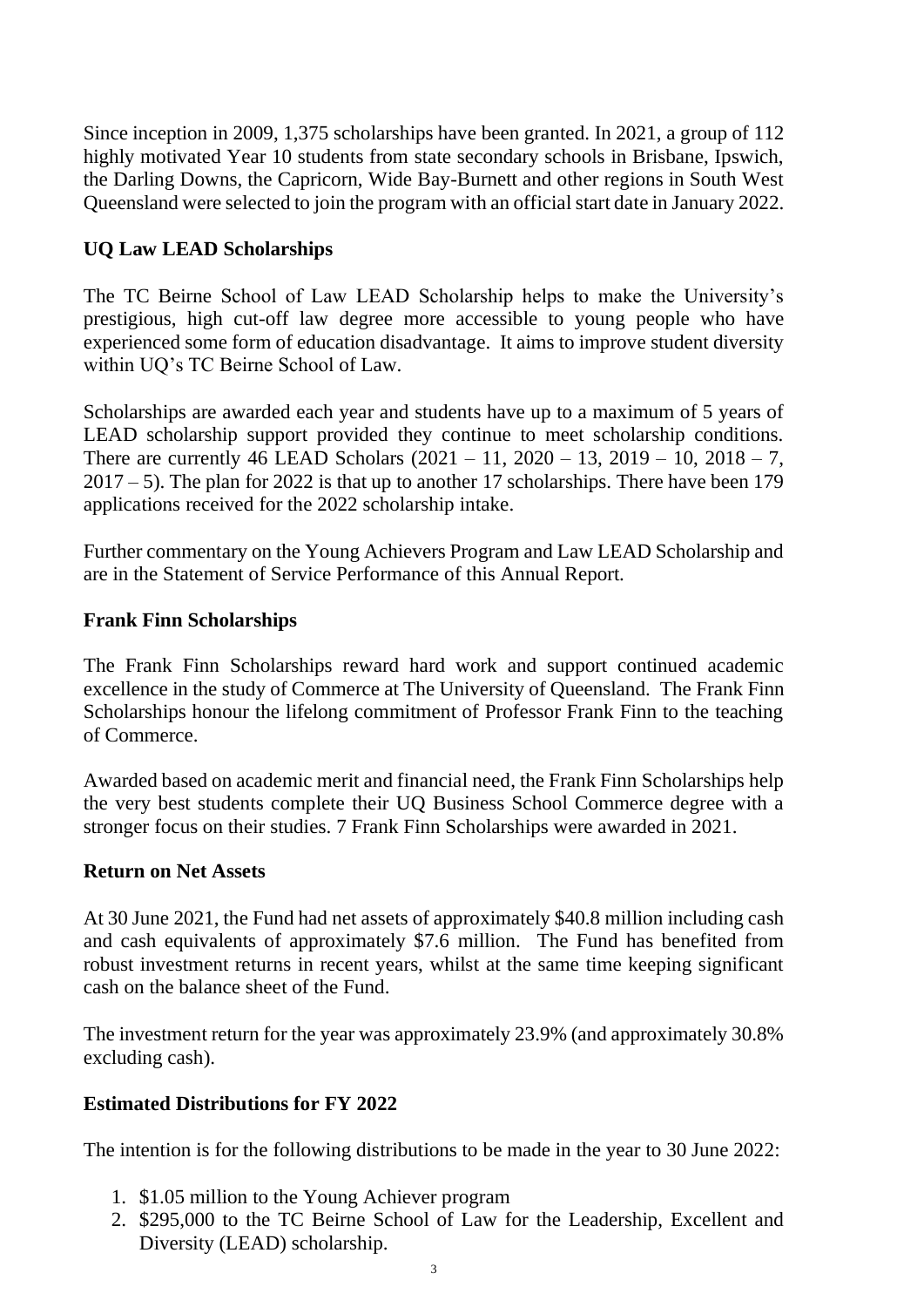- 3. \$250,000 to the newly created UQef Indigenous Scholarship Fund
- 4. Distribution to the Frank Finn Fund of \$40,000
- 5. Other distributions that the Directors of the Fund see fit.

# **UQef Board**

I express my gratitude to all my fellow board members who made significant contributions to the success of the Fund.

The Fund looks forward to continuing to support The University of Queensland and its stakeholders.

David Goffage Chairman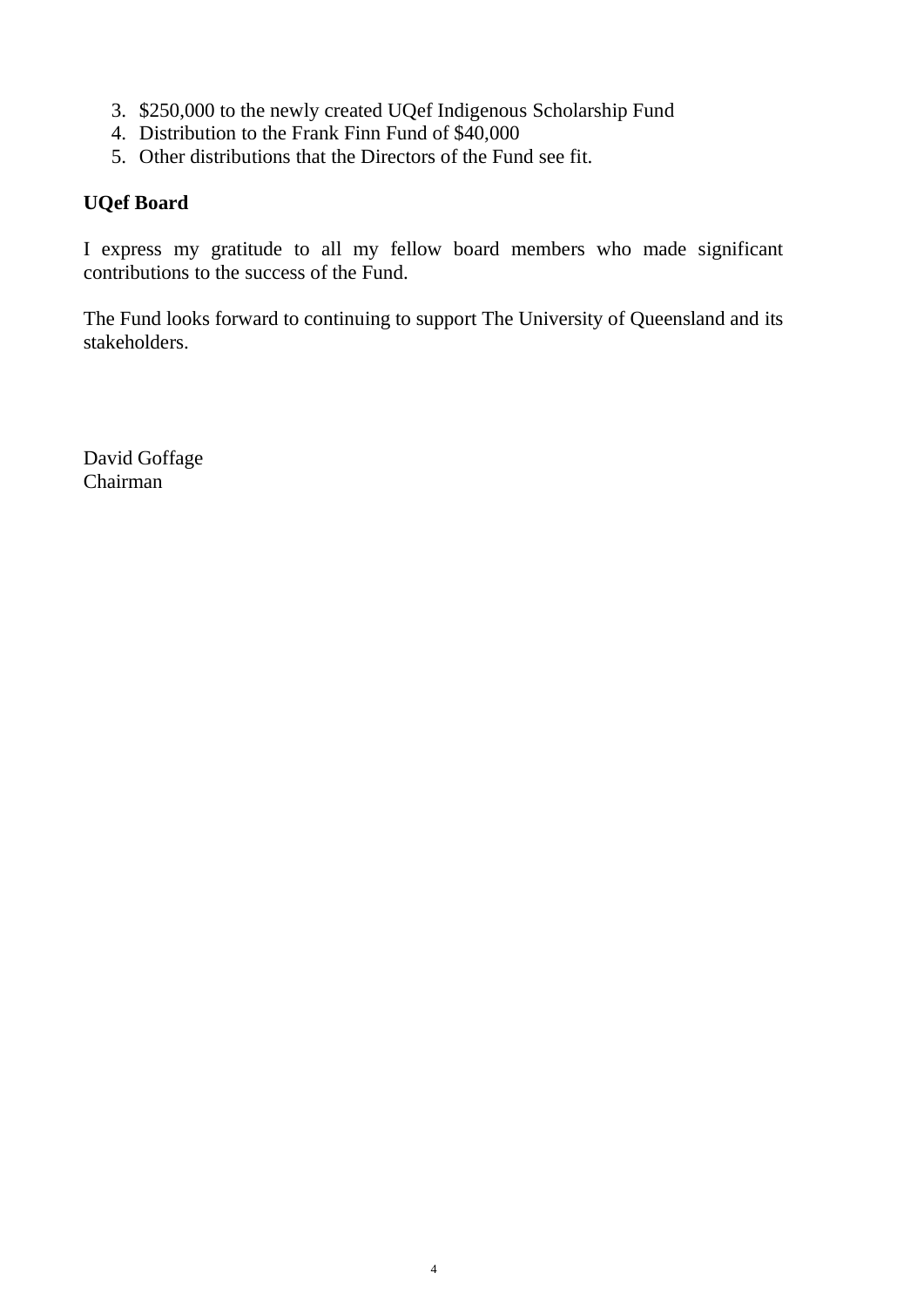# AUDITORS INDEPENDENCE DECLARATION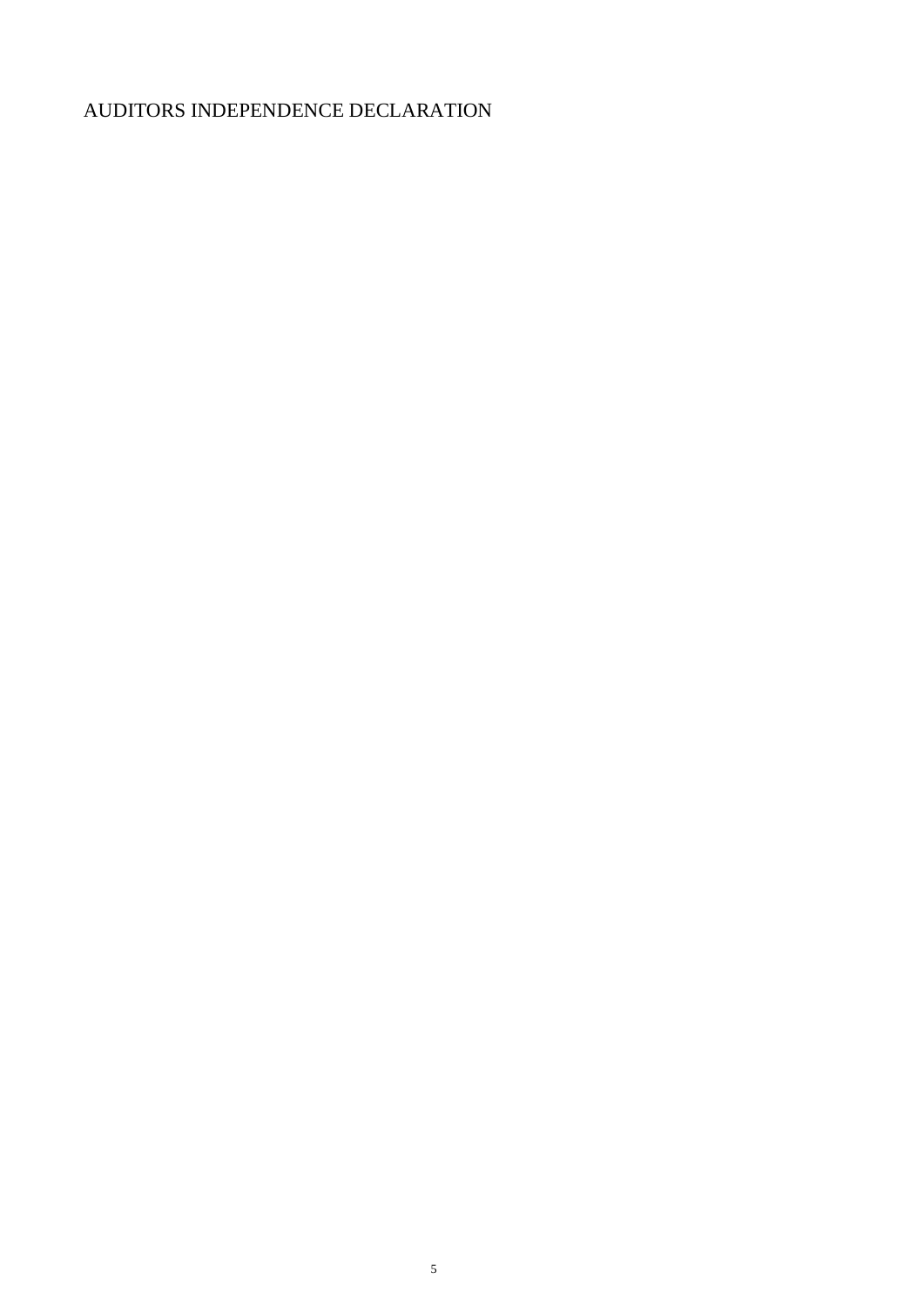#### **BOARD OF DIRECTORS**



David Goffage has 22 years of investment banking experience. Most recently David was a Manager Director in the Equity Capital Markets business at Merrill Lynch in Sydney from 2010 to 2017. Prior to Merrill Lynch, David worked with ABN AMRO and Bankers Trust in Sydney and Credit Suisse in London.

In these roles, David has extensive experience in capital markets and has been a senior adviser to Governments, boards and

executive teams in a variety of industries. David has worked on over 100 equity capital markets transactions raising over \$100 billion in equity capital.

David has a Bachelor of Commerce degree from the University of Queensland and Bachelor of Laws (Honours) degree from the University of Queensland. He has completed the Charter Financial Analyst (CFA) Program.



Tim has over 40 years of experience in stockbroking, investment banking, corporate advisory, risk management, and mergers and acquisitions. He is Chairman of Morgans Holdings (Australia) Limited and Non-executive Chairman of ASX-listed AP Eagers Limited, Director of ASX listed Senex Energy and previously served as Deputy Chairman of CS Energy Limited and Queensland Gas Company Limited. Tim is a member of the University of Queensland's governing Senate, and other current directorships include the Morgans Foundation, Australian Cancer Research Foundation and the Brisbane Lions Foundation.

Current directorships/other interests:

Morgans Holdings (Australia) Limited: Chairman AP Eagers Limited: Chairman Senex Energy: Director University of Queensland: Member of the Senate Morgans Foundation: Deputy Chairman Australian Cancer Research Foundation: Director Brisbane Lions Foundation: Director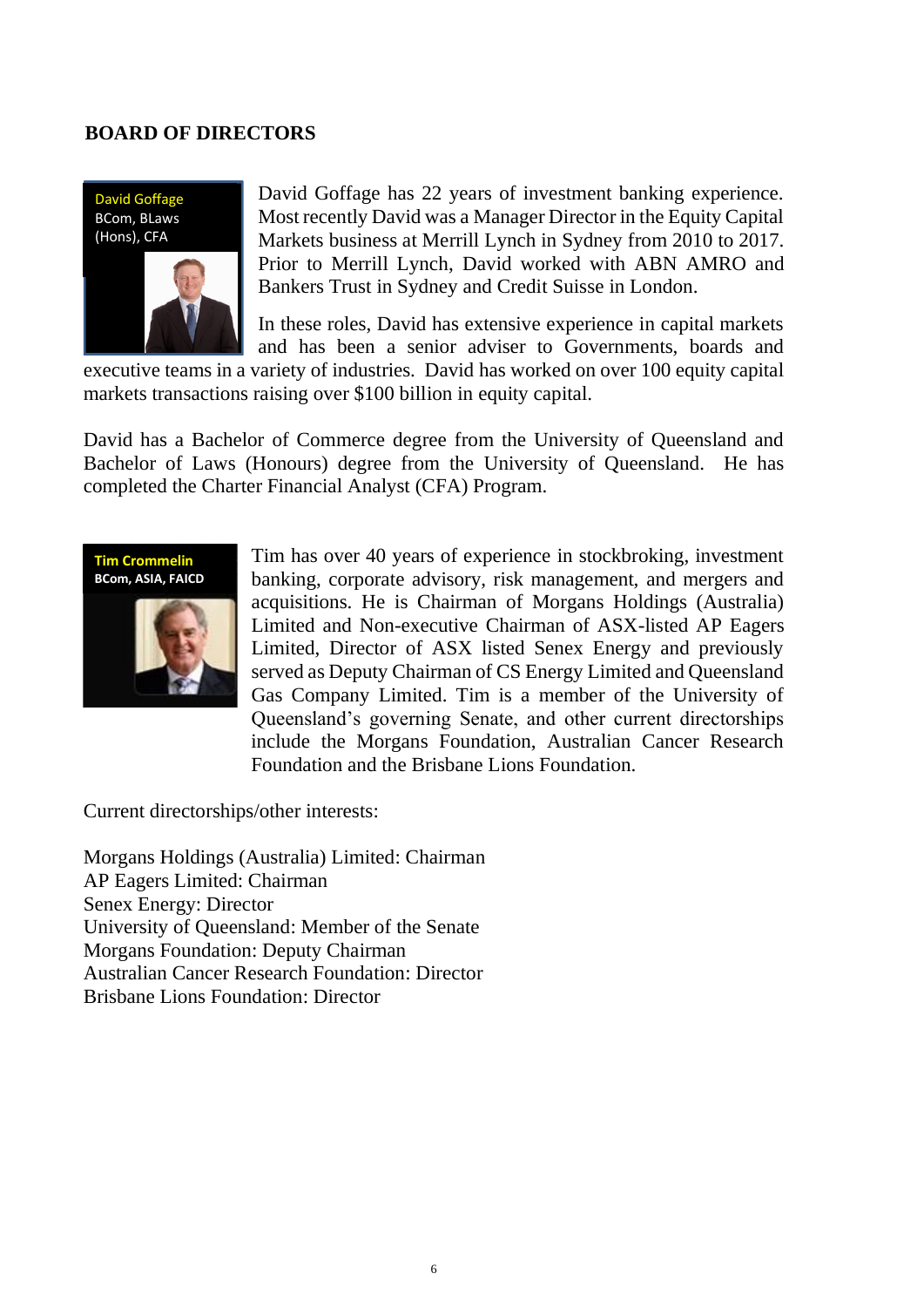Jennifer Karlson MSc, BSci, CFRE



Ms Jennifer Karlson is The University of Queensland representative on the Board as from 18 December 2018.

As Pro-Vice-Chancellor (Advancement), Ms Karlson is responsible for an ambitious fundraising agenda that incorporates extensive community engagement and public relations. As a member of the Vice-Chancellor's senior executive group, she is the principal advisor to the Vice-Chancellor on Advancement Strategy, lead solicitations and

change management to embed best practice in Advancement throughout the institution. The Pro-Vice-Chancellor (Advancement) is responsible for providing leadership in the Advancement Office, developing broad strategic direction and overall management for the fundraising functions and related support services, with the objective of attracting substantial philanthropic investment in the University. The Pro-Vice-Chancellor (Advancement) reports to the Vice-Chancellor.



Sarah Hay worked as the Business Manager of Shorthand, Mawson Ventures & Boardcave Pty Ltd. She was part of the Wotif.com team for over ten years, and was a Managing Director of Shorthand Pty Ltd, and Shorthand Inc.

She attended the Gatton campus of UQ and her two sons are current UQ students.



Simon Fenwick is a Founding Partner at International Value Advisers LLC (USA). His background is in funds management and equity research. Simon worked in New York from 2002 until 2014, and before that in London from 1996 to 2002 for BNP Paribas and Société Générale.

From 1992 until 1996, Simon worked for Ernst & Young and Wilson HTM in Australia.

Simon is also a Director at New Harvest Investment Management Pty Ltd and Outlier Energy Pty Ltd.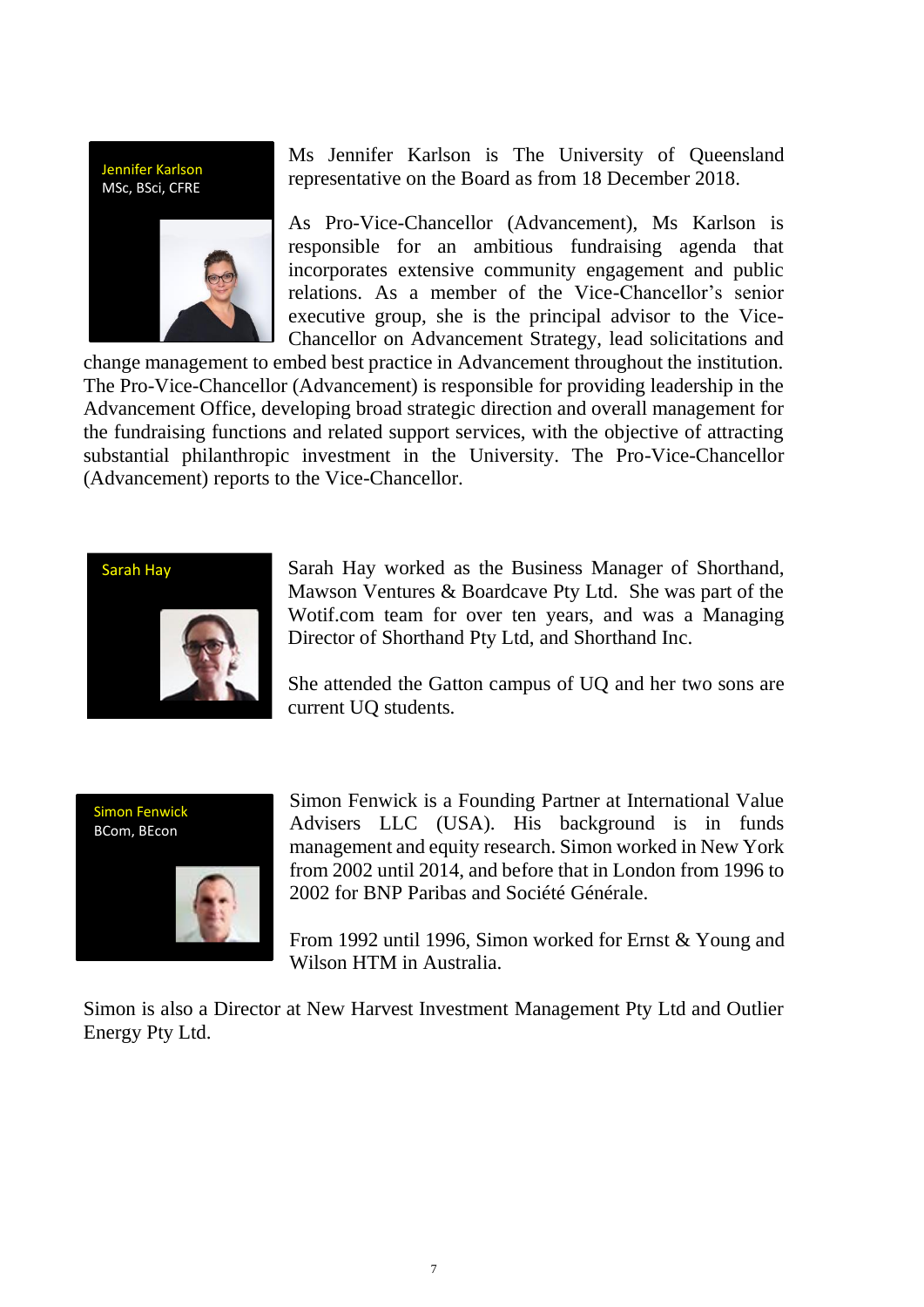# **CORPORATE GOVERNANCE**

The Board of UQ Endowment Fund Limited ("the Company") recognizes the importance of good corporate governance and establishing the accountability of the Board and Management.

The Company is committed to best practice in the area of corporate governance and considers its governance framework to be substantially consistent with the ASX Corporate Governance Council's Corporate Governance Principles and Recommendations (with 2010 amendments) as they relate to not for profit entities and also to the Australian Charitable Not For Profit Commission (ACNC) governance standards.

Our corporate governance statements emphasise the core concepts of integrity, honesty, selflessness, ethical and responsible decision making, and managing risk. The corporate governance principles and practices adopted by the Company are summarized below and are centred on the Board, its committees and the principles that govern their interaction with all stakeholders, including donors, University Senate, Students, Alumni, Teaching and Administration, staff, and friends of the University.

#### **Investment Policy**

The Board is ultimately responsible for the management of funds and the investment of those funds. The Board will make investment decisions within the framework of the Trust's Investment Objective but is not limited in the advice it wishes to seek. The current objective is to produce above average returns without taking undue risk with the objective to demonstrate to future donors that the fund is worthy of receiving gifts. The Board may outsource the management of funds in part or whole to specialist investment managers, but such actions do not discharge the Board's responsibility.

#### **Distribution Policy**

The Board is responsible for ensuring that the distribution of funds occurs on a regular basis and is consistent with either:

- a) The donor's intentions in the case of earmarked funds, or
- b) The purposes of the trust in the case of discretionary donations.

Funds are distributed on the basis of goal setting and protocols whereby funding is based on positive social impacts; non-performance may result in the cancellation of funding. Distributions have to be approved by all Directors.

#### **Fund Raising Policy**

The Board has a responsibility for coordinating fundraising activities with the University. Proposed activities will be presented to the University in detail, with the Board receiving periodic plans for consideration. The members are expected to participate from time-to-time especially in relation to profiling key events, and engaging high wealth individuals, alumni and friends of the University.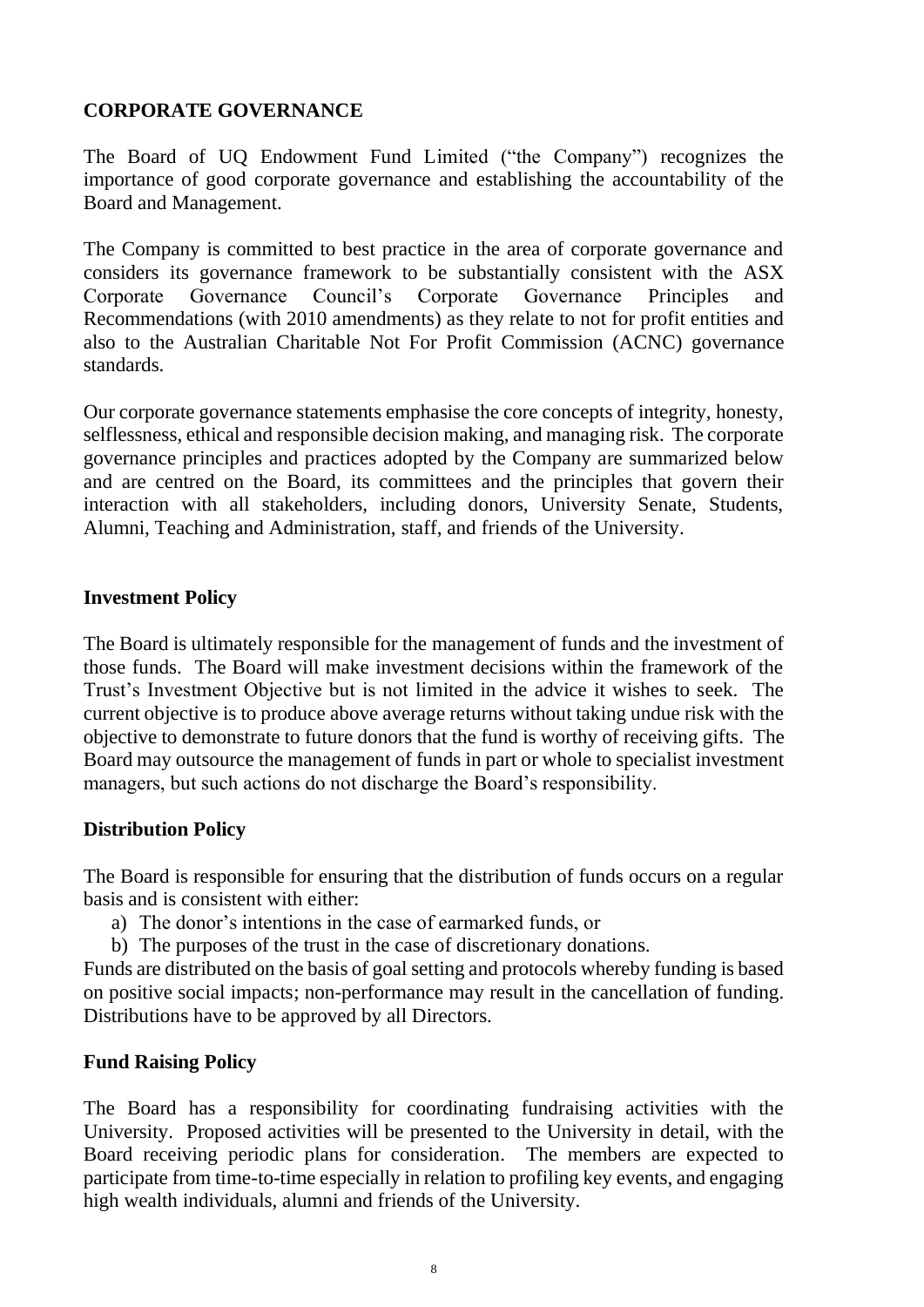# **BOARD OF DIRECTORS – ROLE OF THE BOARD**

The Board is responsible for the overall corporate governance of the Trust. The Board recognizes the need for the highest standards of behaviour and accountability. The Board has final responsibility for the management of the Trust's business and affairs.

The Board is responsible for:

- overseeing the Trust including:
	- o defining the objectives and goals of the Trust; and
	- o establishing the guiding principles and philosophy of the Trust;
- monitoring the Trust's financial performance, including adopting annual budgets and approving the Trust's financial statements;
- monitoring and approving the investments of the Fund;
- reviewing and ratifying the Trust's risk management system, internal compliance and control systems, codes of conduct and legal compliance;
- selecting and (where appropriate) removing the Chief Executive Officer and reviewing the performance of staff; and
- ratifying the appointment and (where appropriate) removal of the Accountant and the Company Secretary.

# **COMPOSITION OF THE BOARD**

The Board is currently comprised of five Directors, all of whom are independent, and considered to be responsible persons.

- David Goffage (Chairman)
- Tim Crommelin who represents the UQ Senate
- Sarah Hay who represents parents of students and other stakeholders
- Jennifer Karlson, Board member representing the Vice-Chancellor's Office.
- Simon Fenwick

# **MEETINGS OF THE BOARD**

The Board met on four (4) occasions during the reporting period. Details of individual attendance at Board meetings, and of Board Committees, can be found on page 17 of this report.

#### **DIRECTORS' REMUNERATION**

All Directors act in an honorary capacity and receive no remuneration.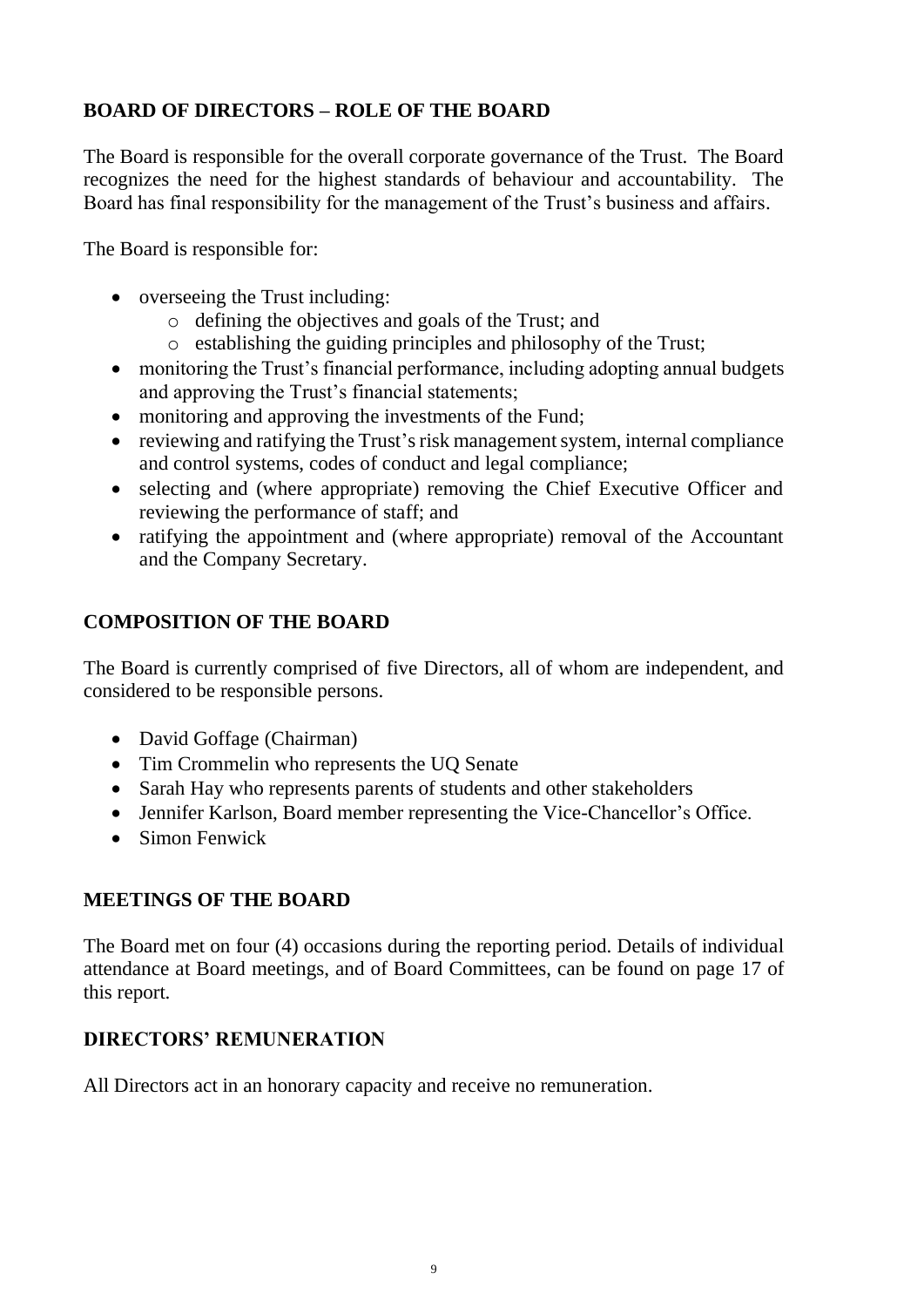# **BOARD COMMITTEES**

The Board has established Committees, all of which operate pursuant to written charters, namely:

- the Investment Committee:
- the Nomination Committee:
- the Audit and Risk Committee;

These Board Committees support the full Board and essentially act in a review and advisory capacity in matters that require a more intensive review.

This section gives an overview of the Company's Committees.

#### **Investment Committee**

This Committee is charged with undertaking the development of investment policy of the Fund, setting asset allocation and investment return objectives. The Investment Committee makes recommendations to the Board for the investment of the Trusts' funds. The Board has appointed three of its members, David Goffage, Tim Crommelin, and Simon Fenwick, as an Investment Committee.

#### **Nomination Committee**

This Committee is charged with undertaking an annual assessment of the effectiveness of the Board as a whole, and of staff and managing the process of selecting new Board members. The current members are David Goffage, Tim Crommelin and Sarah Hay.

#### **Audit Committee**

The primary role of this Committee is to assist the Board in the review and oversight of:

- the integrity of the Trust's financial reporting;
- the Trust's risk management, and internal controls; and
- the Trust's system of compliance with laws and regulations, internal compliance guidelines, policies, procedures and control systems, and prescribed internal standards of behaviour.

This Committee is charged with making recommendations on the appointment of the Trust's external auditors and for reviewing their effectiveness. In carrying out this activity the Committee is guided by the following principles:

- the External Auditor must be a registered company auditor and be a member of an accredited professional body;
- the audit partner and any audit team member must not be a Director or officer charged with the governance of the Trust, or have a business relationship with the Trust or any officer of the Trust;
- the audit team shall not include a person who has been a former officer of the Trust during that year;
- the External Auditor must have actual and perceived independence from the Trust and shall confirm their independence to the Board;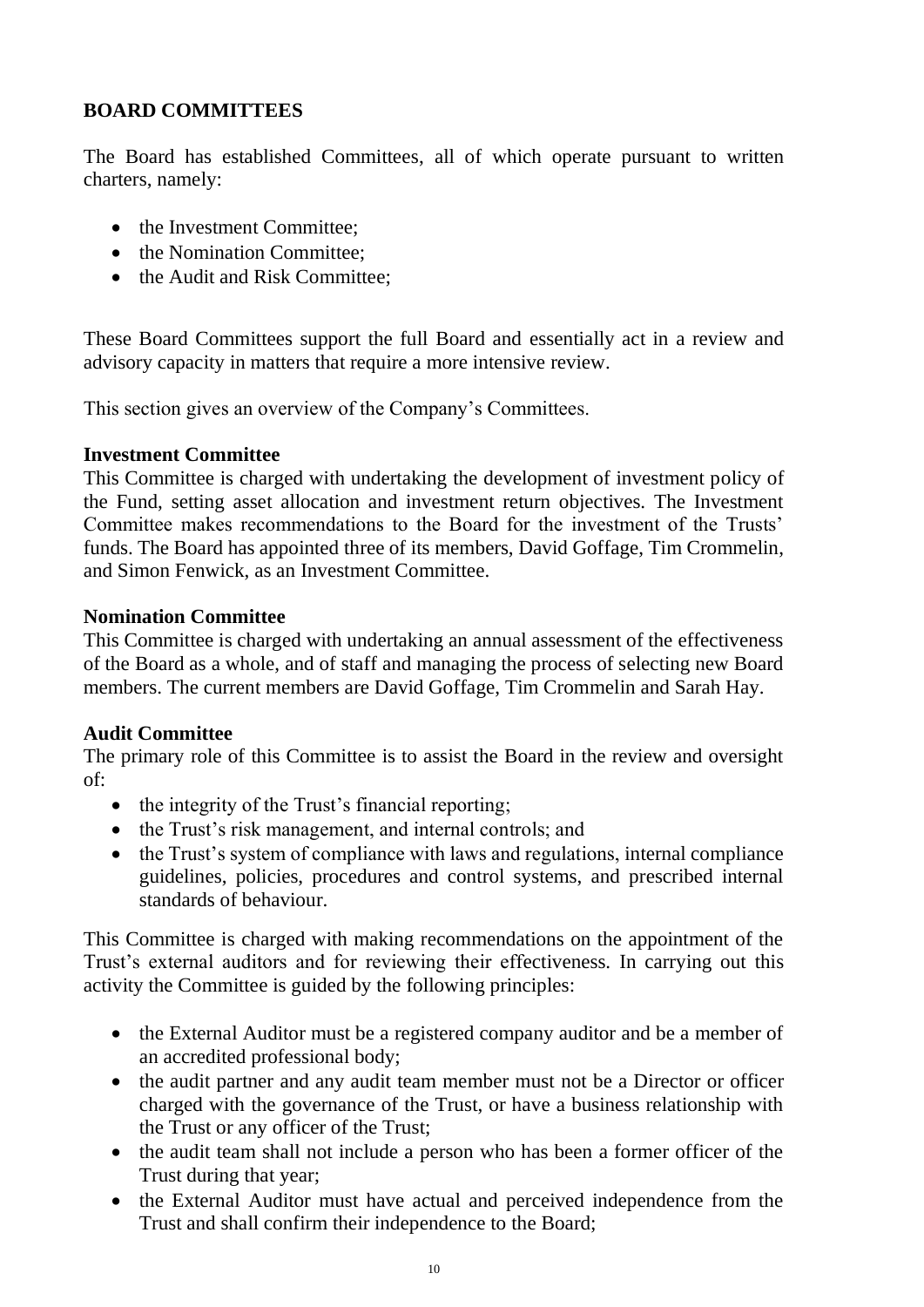- the work is to be undertaken by people with an appropriate level of seniority, skill and knowledge; and
- the External Auditor is not to provide non-audit services under which they assume the role of management, become an advocate for the Trust or audit their own work.

The current members of the Audit Committee are David Goffage, Tim Crommelin, and Simon Fenwick.

#### **RISK MANAGEMENT**

The Board is responsible for overseeing the Trust's systems of internal control and risk management. The Board has delegated the direct review of risk management to the Audit Committee. The Risk Management Committee reviews the effectiveness of the Trust's risk management system annually.

The Chief Executive Officer and Accountant have responsibility for implementing the risk management systems and internal controls within the Trust. The management team is also integral in identifying the risks in the Trust's operations and activities. Monitoring of risks, risk management and compliance is undertaken by management and overseen by the Audit Committee.

### **FINANCIAL REPORTING**

The Trust's financial report preparation and approval process for the 2021 financial year involved the Chief Executive Officer and Accountant providing a declaration to the Board on 6 December 2021 that in their opinion:

- the financial records of the Trust have been properly maintained; and
- the financial statements and notes thereto for the financial year comply with the accounting standards and provide a true and fair view in all material respects of the Trust's financial condition and operational results.

In making this statement, the Chief Executive Officer and Accountant indicated to the Board that in their opinion:

- the Trust's risk management and internal compliance and control systems are operating efficiently and effectively in all material respects; and
- the statement is founded on a sound system of risk management and internal compliance and control systems which implement the policies adopted by the Board.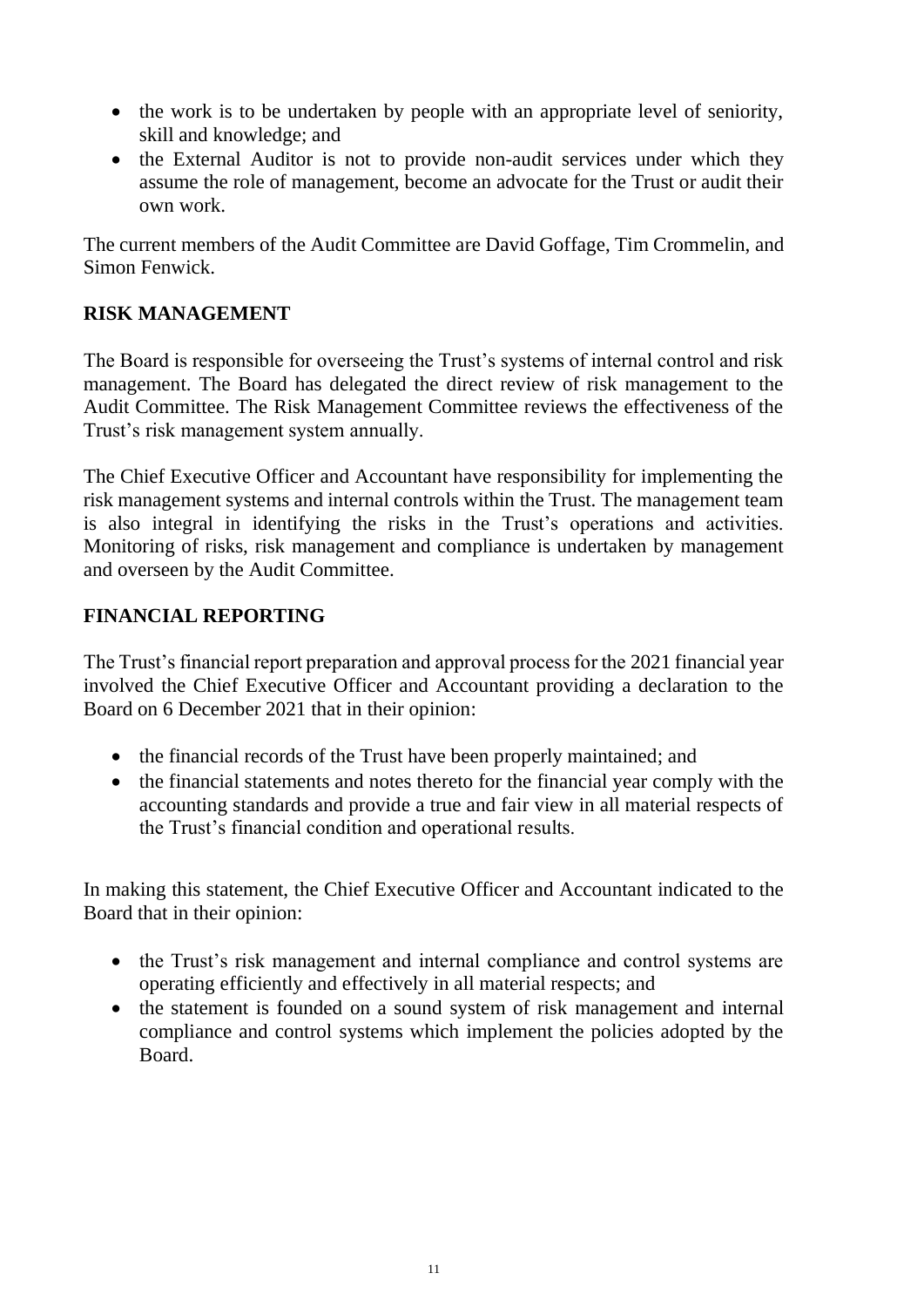# **ETHICAL STANDARDS - CODE OF CONDUCT**

The Board recognises the need to observe the highest standards of corporate practice and business conduct. The key aspects of this code are:

- to act with honesty, integrity and fairness;
- to act in accordance with the law; and
- to use the Trust's resources and property appropriately.

# **REMUNERATION POLICIES AND PRACTICES**

The Board has adopted a policy of providing their services on an honorary basis. The staff and management also work in an honorary capacity. This policy will be reviewed periodically. In general, this policy will be continued until the Trust grows to a size to warrant the paid employment of staff.

### **INFORMATION DISCLOSURE AND STAKEHOLDER COMMUNICATION**

The Board seeks to ensure that stakeholders are provided with sufficient information to assess the performance of the Trust. In addition to the Annual Report, the Company will use a website to communicate with its stakeholders and provide electronic access to the latest and past Annual Reports, available scholarships and application processes, details of the Board of Directors and other information of interest to stakeholders, current and prospective.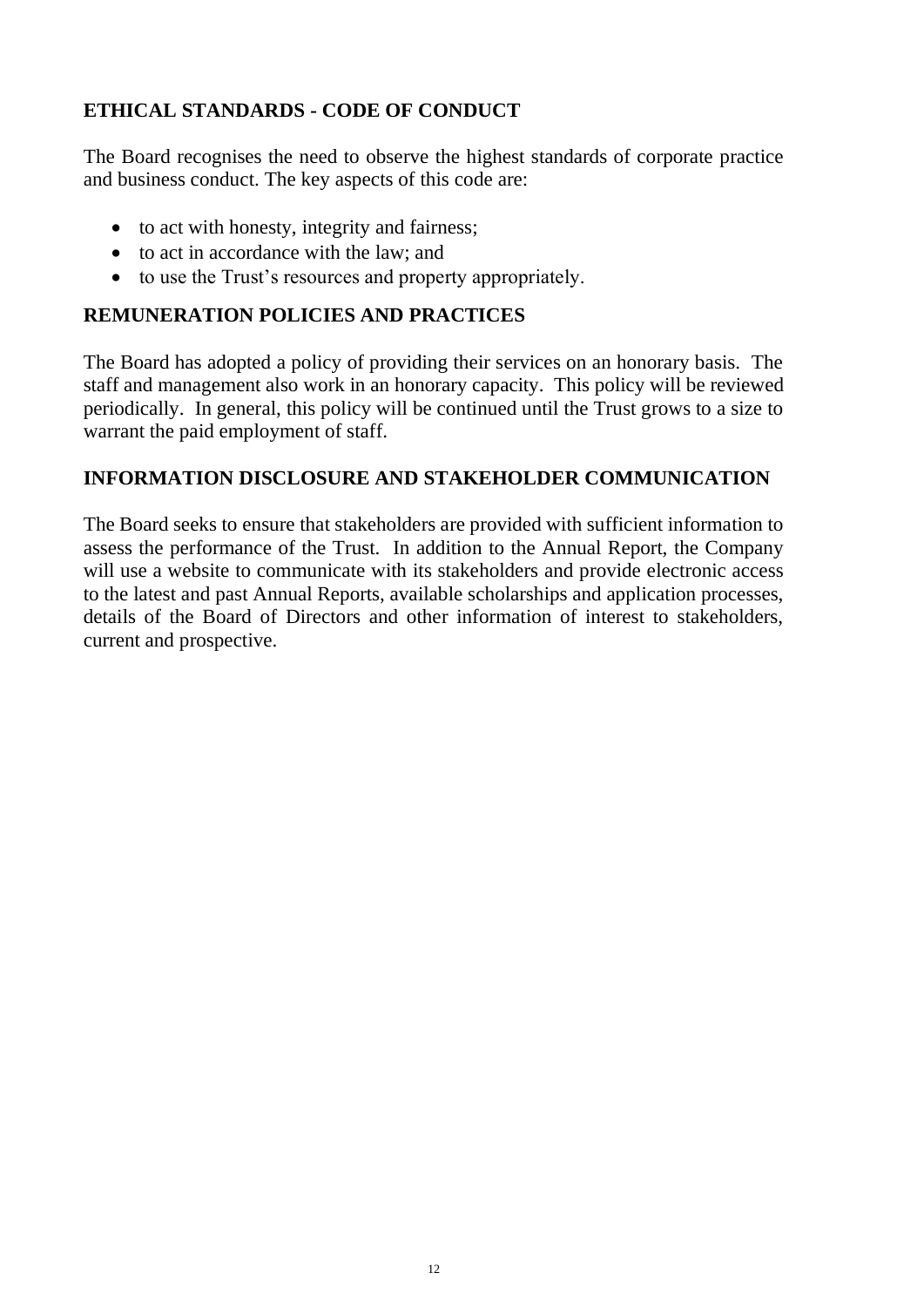# **CONTENTS**

| <b>Statement of Service Performance</b>  | $14 - 15$ |
|------------------------------------------|-----------|
| Directors' Report                        | $16 - 17$ |
| <b>Statement of Comprehensive Income</b> | 18        |
| <b>Balance Sheet</b>                     | 19        |
| <b>Statement of Changes in Equity</b>    | 20        |
| <b>Statement of Cash Flows</b>           | 21        |
| Notes to the Financial Statements        | $22 - 32$ |
| <b>Statement by Trustee</b>              | 33        |
| Independent Auditor's Report             | 34        |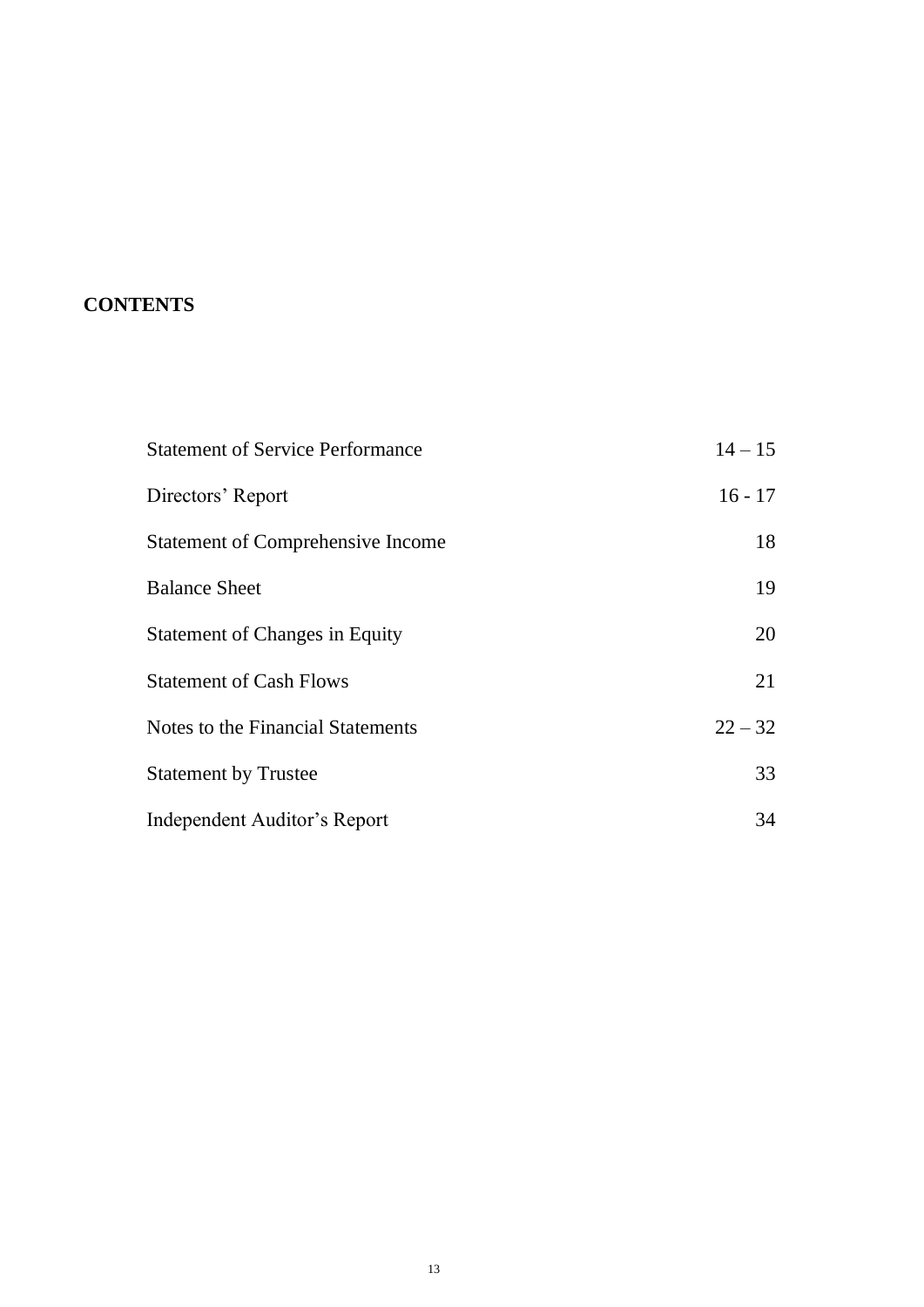### **UQ Endowment Fund Statement of Service Performance for the Year ended 30 June 2021**

The Fund provides endowment for the University to:

- 1. Have positive socio economic impacts from the distributions of money
- 2. Advance human capital by funding scholarships, Chairs of learning, research and any other activity that supports excellence in education at and for The University of Queensland.

This Statement assesses the service performance for each of the Fund's programs that are funded by distribution of monies from the Fund.

### **Young Achievers Program**

In 2020 as part of the ongoing objective of measuring social impact, the Young Achiever Program (YAP) Alumni Project was commissioned.

The project accomplishes three primary objectives 1) ensure connectivity, networking and support of YAP graduates and alumni, 2) Provide reflective insights to further enhance the delivery of YAP program to support YAP students and scholars and 3) Deepen our understanding of YAP's long-term impact.

A snapshot of the 2020 YAP cohort is follows:

- 112 Students Completing Year 12
- 108 Students applied to a tertiary institution
- 104 Students accepted an offer from tertiary institution
- 74 Students accepted an offer to study at UQ, of whom 88% completed 1<sup>st</sup> year with an average 4.9 GPA

In 2020, 41 YAP students graduated, and 185 YAP students have graduated since 2009.

### **The TC Beirne School of Law Leadership Excellence and Diversity (LEAD) Scholarships**

The UQ Law Leadership, Excellence and Diversity (LEAD) Scholarships aim to improve student diversity within UQ's TC Beirne School of Law. The LEAD scholarship supports students who have experienced educational, social and/or financial disadvantage with a scholarship of \$8000 for up to five years.

There was 172 applications for scholarships in 2021, from which 11 LEAD scholarships were offered and accepted.

The LEAD Scholarship program is now in its fifth year of operation. In Semester 1 of 2022, we expect to see our first cohort of four LEAD Scholars graduating from UQ. The breakdown of students currently in the program are as follows: four from the 2017 cohort; eight from the 2018 cohort; 12 from the 2019 cohort; 14 from the 2020 cohort; and 11 from the 2021 cohort.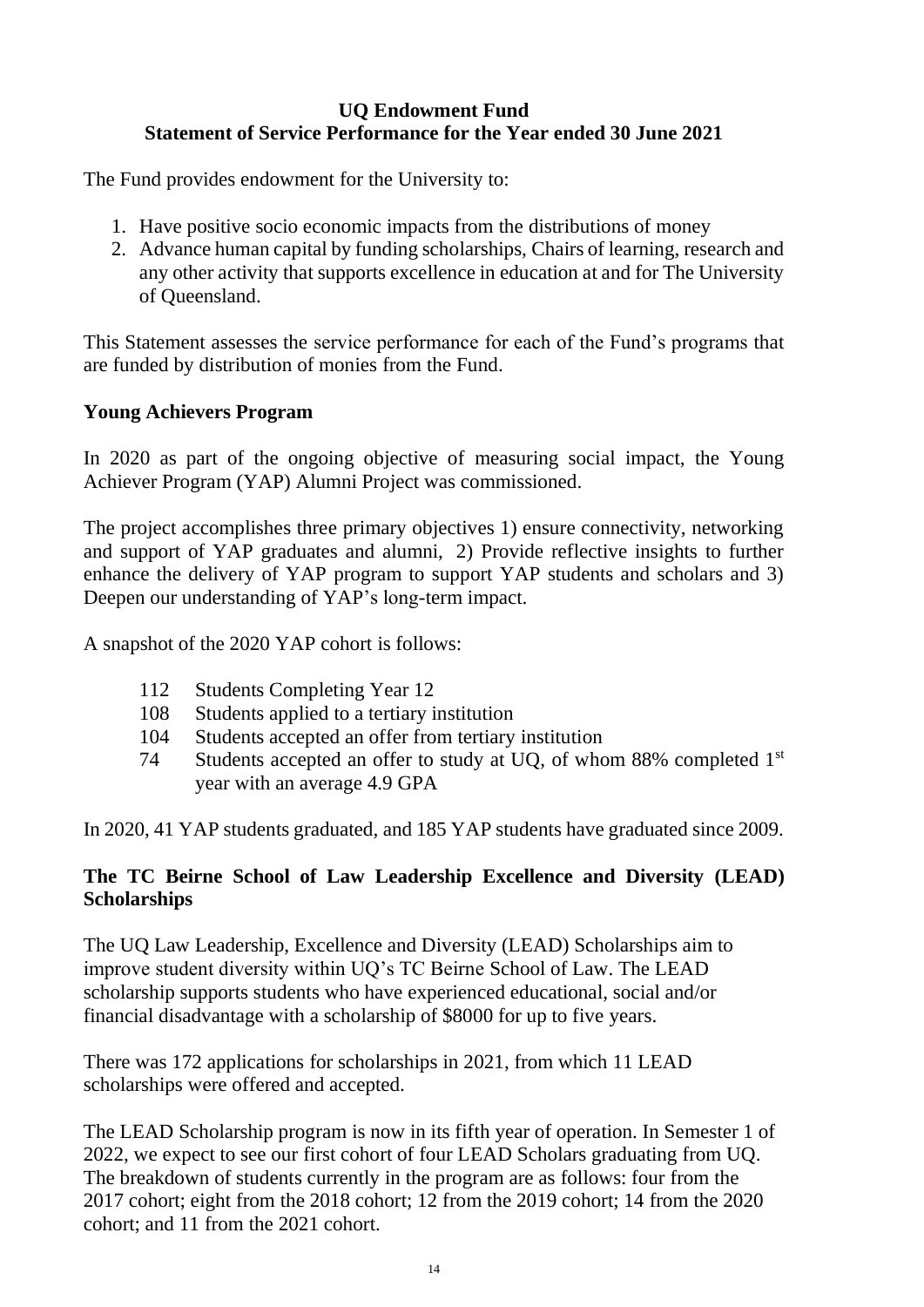The UQ Law School has made a concentrated effort to support these and other vulnerable and at-risk students through its co-curricular program, 'Law, Life and Wellbeing' (law.uq.edu.au/currentstudents/wellness). The Student Support and Wellness Officer coordinates and helps facilitate a proactive response from the Law School to anticipate, address and respond to student needs and concerns.

The demographic of Scholarship recipients from the 2021 cohort once again represents a highly diverse group of students. The Scholars come mostly from rural or high-density lower socio-economic locations such as North Rockhampton, Glen Innes, Longreach, Toowoomba, Acacia Ridge, Deception Bay and Marsden. These highachieving students have demonstrated academic excellence despite challenges such as mental and physical illness, unstable and often unsupportive family environments, exposure to domestic violence, and heightened domestic responsibilities.

The financial support and stability provided by the LEAD Scholarship is normally a decisive factor in the student's deliberations as to whether to attend UQ, as they either lack financial and or other support from their families, or else receiving the Scholarship enables them to reduce the burden of having to work multiple jobs or excessively high hours in order to support themselves and their families while trying to study. The family environments from which these students come are invariably diverse. Some have recently experienced a significant death in their immediate family due to terminal illness (main income earner); others are financially supplementing their single-income households due to parental separation or domestic violence issues; still others experience heightened carer responsibilities for terminally ill or physically disabled family members.

Each cohort of LEAD Scholars is paired with two academic mentors (one male, one female) from the Law School. These mentors partner with the Scholar and travel with them as they progress through their degree. The mentors consist of lecturers or researchers who volunteer their time to meet with the Scholars as a group at least four times a semester for first-years, and twice a semester for second-years.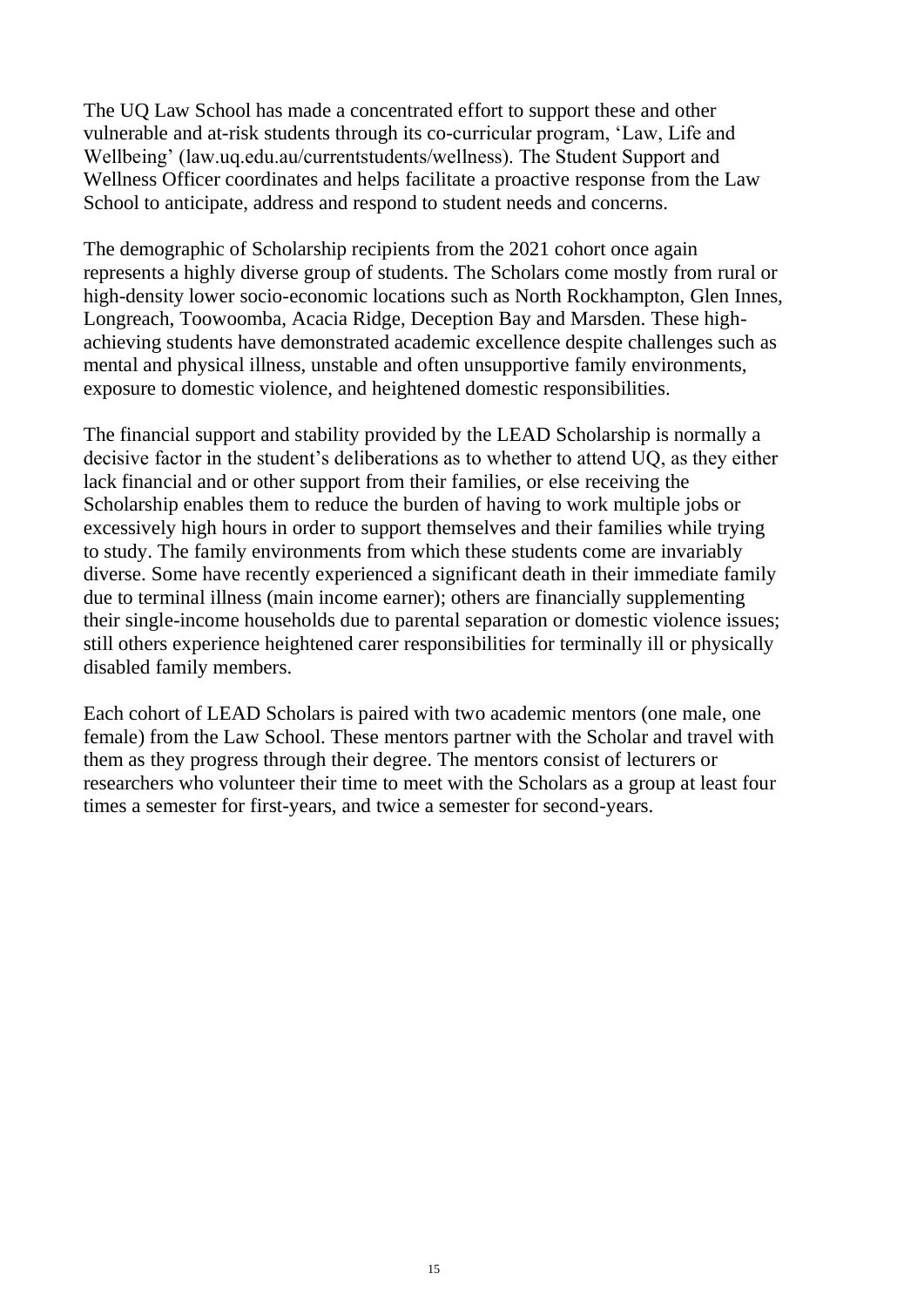# **DIRECTORS' REPORT**

Your Directors present their report on the Company, UQ Endowment Fund Limited, for the financial year ended 30 June 2021.

### **DIRECTORS**

The Directors of the Company at all times during the financial year were:

| Director since $15/03/2010$ |
|-----------------------------|
| Director since 30/06/2015   |
| Director since $01/08/2016$ |
| Director since 16/02/2018   |
| Director since $18/12/2018$ |
|                             |

The continuing Directors' qualifications and experience are detailed on pages 6 and 7 under the heading *Board of Directors* and those pages are incorporated in and form part of this report.

### **COMPANY SECRETARY**

Robert Andrew Creeth Brice is the Company Secretary of UQ Endowment Fund Limited and has been since 15 March 2010. He holds a Bachelor of Commerce from the University of Queensland. He is a member of the Institute of Chartered Accountants Australia.

#### **PRINCIPAL ACTIVITIES**

The Company's principal activity during the course of the financial year was to act as Trustee of the UQ Endowment Fund.

#### **REVIEW OF OPERATIONS AND RESULTS**

The Company did not trade in its own right. Its only activity was to act as Trustee of the Trust, which forms the basis of this report.

#### **DIVIDENDS**

The Company did not declare a dividend.

#### **SIGNIFICANT CHANGES IN THE STATE OF AFFAIRS**

In the opinion of the Directors, there were no significant changes in the state of affairs of the Company during the financial year under review not otherwise disclosed in this report or the Financial Statements.

#### **MATTERS SUBSEQUENT TO THE END OF THE FINANCIAL YEAR**

The Directors are not aware of any matters or circumstances not otherwise dealt with in this report or the Financial Statements that have arisen since the end of the financial year that have significantly affected or may significantly affect the operations of the Company, the results of those operations or the state of affairs of the Company in future financial years.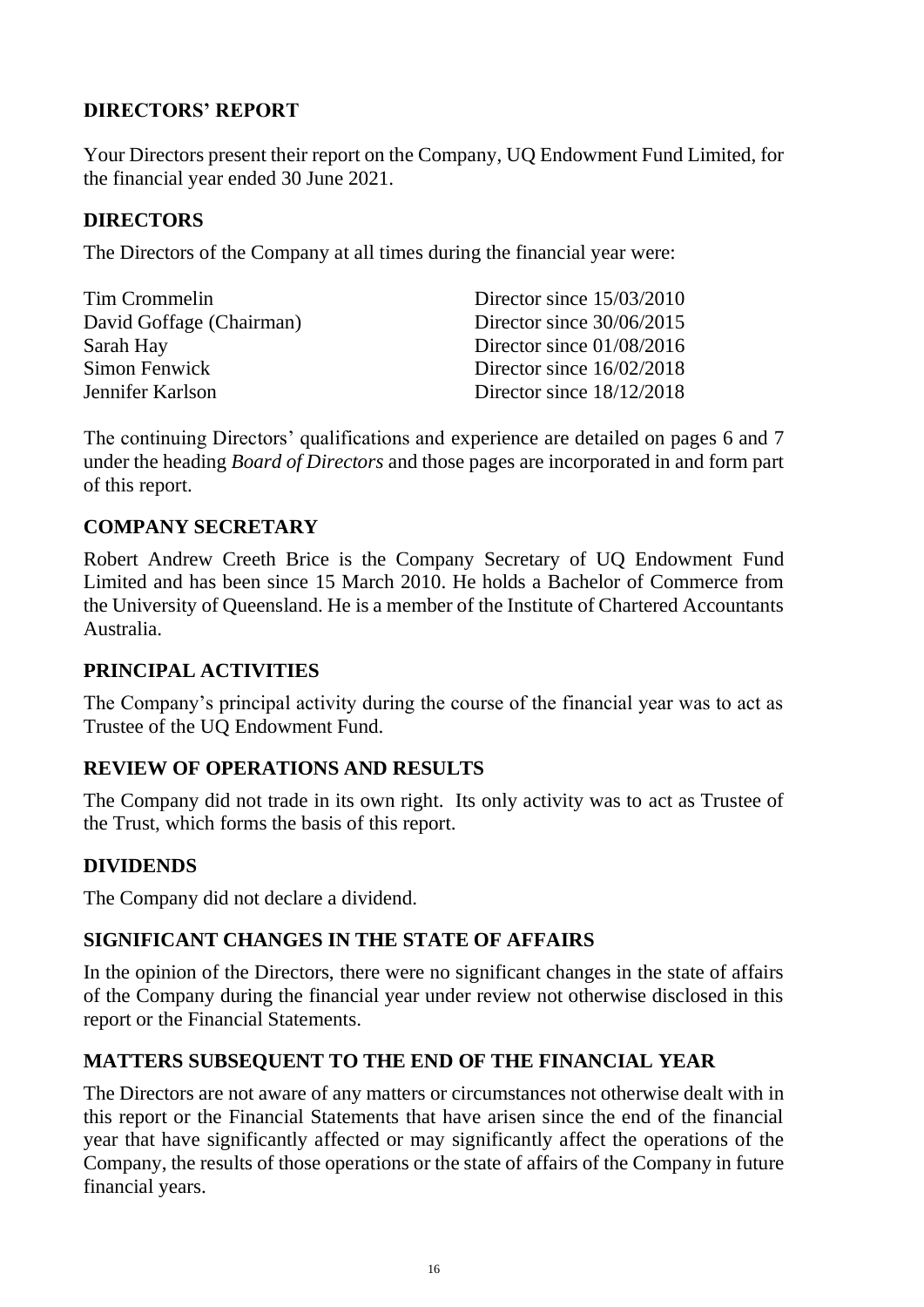# **LIKELY DEVELOPMENTS AND EXPECTED RESULTS OF OPERATIONS**

Information on likely developments in the Company operations in future financial years and the expected results of those operations have not been included in this report because the Directors believe it would be likely to result in unreasonable prejudice to the Company.

#### **INSURANCE OF DIRECTORS AND OFFICERS**

The Company does not provide Directors insurance.

#### **DIRECTORS' INTERESTS**

No Director has an interest in the share capital of the Company.

#### **DIRECTORS' MEETINGS**

The number of Directors' meetings and number of meetings attended by each of the Directors of the Company during the financial year were:

| <b>Name</b>          | <b>Board of</b><br><b>Directors</b> |   |   | <b>Investment</b><br><b>Committee</b> |   | <b>Audit</b><br><b>Committee</b> |   | <b>Nomination</b><br><b>Committee</b> |
|----------------------|-------------------------------------|---|---|---------------------------------------|---|----------------------------------|---|---------------------------------------|
|                      | A                                   | В | A | B                                     | A | B                                | A |                                       |
| D Goffage            |                                     |   |   |                                       |   |                                  |   |                                       |
| T Crommelin          |                                     |   |   |                                       |   |                                  |   |                                       |
| Sarah Hay            |                                     |   |   |                                       |   |                                  |   |                                       |
| <b>Simon Fenwick</b> |                                     |   |   |                                       |   |                                  |   |                                       |
| Jennifer Karlson     |                                     |   |   |                                       |   |                                  |   |                                       |

**Column A** indicates the number of meetings held during the financial year while the Director was a member of the Board or Committee and which the Director was entitled to attend.

**Column B** indicates the number of meetings attended by the Director during the financial year while the Director was a member of the Board or Committee.

This report is made in accordance with a resolution of the Directors of UQ Endowment Fund Limited made on 6 December 2021.

David Goffage Andrew Brice

Chairman Company Secretary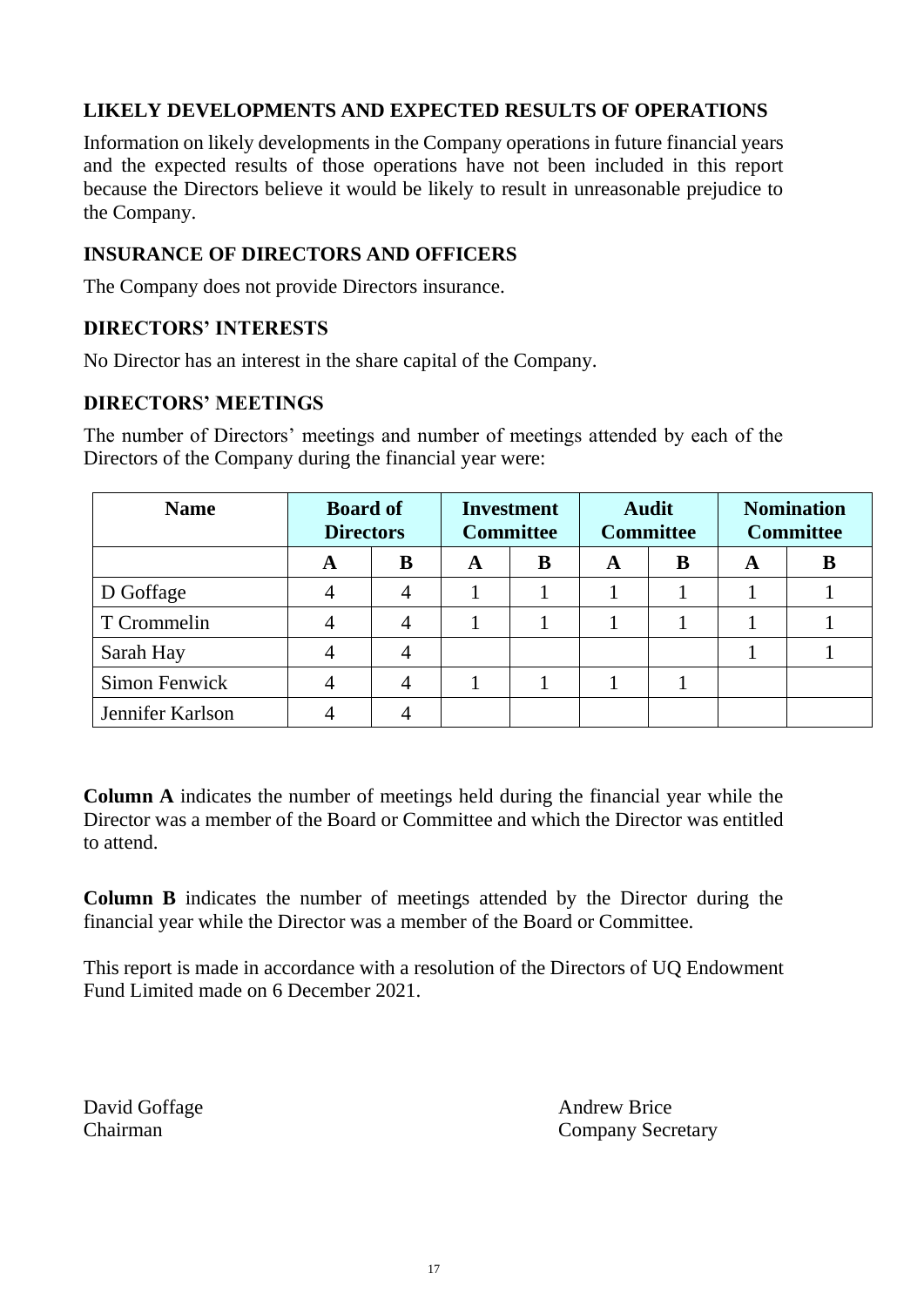## **UQ Endowment Fund Statement of Comprehensive Income For The Year Ended 30 June 2021**

|                                                             | <b>Note</b> | 2021        | 2020        |
|-------------------------------------------------------------|-------------|-------------|-------------|
| <b>Income</b>                                               |             | \$          | \$          |
| Gifts                                                       | 8           | 50,000      | 1,304,038   |
| Dividends Received                                          | 10          | 986,250     | 821,884     |
| Gain on Sale of Financial Assets                            |             |             | 404,338     |
| <b>Distributions Received</b>                               |             | 131,491     | 130,033     |
| Foreign Source Income                                       |             | 30,995      |             |
| <b>Interest Received</b>                                    |             | 21,195      | 96,571      |
| <b>Realised Foreign Exchange Gains</b>                      |             |             | 12,321      |
| $Commission - sub$ underwriting                             |             | 1,437       | 3,000       |
| <b>Total Income</b>                                         |             | 1,221,368   | 2,772,185   |
| <b>Expenses</b>                                             |             |             |             |
| Donations to University of<br>Queensland                    |             | 1,406,000   | 1,382,400   |
| Loss on sale of financial assets                            |             | 562,119     |             |
| <b>Realised Foreign Exchange Losses</b>                     |             | 314,731     |             |
| Bank Charges and interest                                   |             | 12          | 40          |
| <b>Filing Fees</b>                                          |             |             | 110         |
| <b>Unallocated Brokerage</b>                                |             | 1,993       |             |
| <b>Total Expenses</b>                                       |             | 2,284,855   | 1,382,550   |
| Profit (Loss) Before Income Tax<br>Expense                  |             | (1,063,487) | 1,389,635   |
| <b>Income Tax Benefit</b>                                   | 11          | 379,671     | 308,436     |
| <b>Net Profit (Loss) After Income</b><br><b>Tax Expense</b> |             | (683, 816)  | 1,698,071   |
| Other Comprehensive Income<br>(Expense)                     | 9           | 7,417,773   | (2,011,413) |
| <b>Total Comprehensive</b>                                  |             | 6,733,957   | (313, 342)  |
| <b>Income</b> (Loss) for the Year                           |             |             |             |

The accompanying notes form part of these financial statements.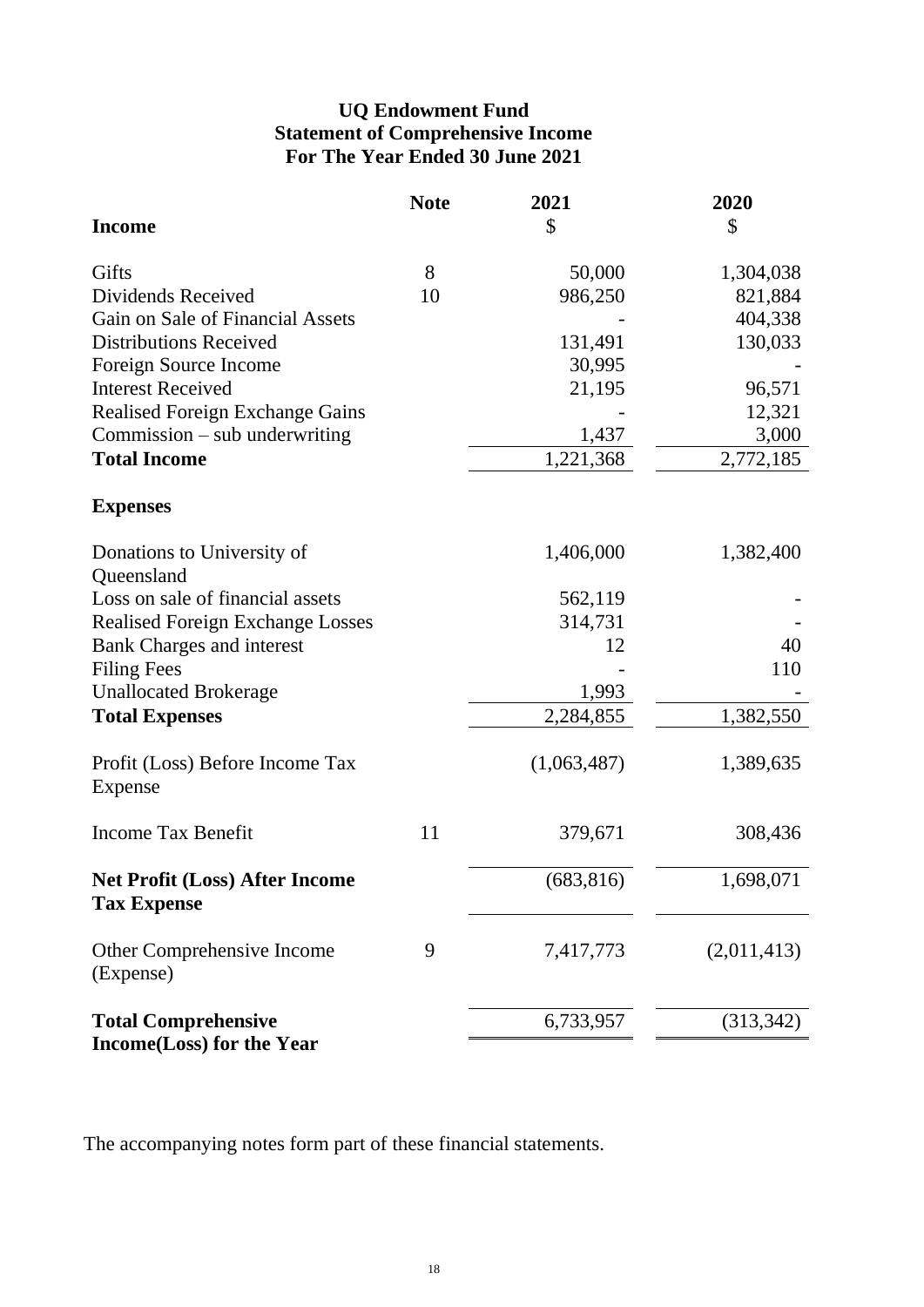### **UQ Endowment Fund Balance Sheet As At 30 June 2021**

|                                     | <b>Note</b>    | 2021       | 2020       |
|-------------------------------------|----------------|------------|------------|
| <b>Current Assets</b>               |                | \$         | \$         |
| Cash and cash Equivalents           | 3              | 7,632,347  | 9,769,741  |
| <b>Other Receivables</b>            | $\overline{4}$ | 455,490    | 342,502    |
| <b>Total Current Assets</b>         |                | 8,087,837  | 10,112,243 |
| <b>Non Current Assets</b>           |                |            |            |
| <b>Shares in Listed Companies</b>   | 5              | 31,262,787 | 21,947,050 |
| <b>Units in Managed Funds</b>       | 6              | 1,791,990  | 1,827,491  |
| <b>Shares in Unlisted Companies</b> | 7              | 149,712    | 129,431    |
| <b>Total Non-Current Assets</b>     |                | 33,204,489 | 23,903,972 |
| <b>Total Assets</b>                 |                | 41,292,326 | 34,016,215 |
| <b>Liabilities</b>                  |                |            |            |
| <b>Current Liabilities</b>          |                | 542,154    |            |
| <b>Total Liabilities</b>            |                | 542,154    |            |
| <b>Net Assets</b>                   |                | 40,750,172 | 34,016,215 |
| <b>Equity</b>                       |                |            |            |
| <b>Settlement Sum</b>               |                | 100        | 100        |
| <b>Endowment Funds</b>              |                | 40,750,072 | 34,016,115 |
| <b>Total Equity</b>                 |                | 40,750,172 | 34,016,215 |

The accompanying notes form part of these financial statements.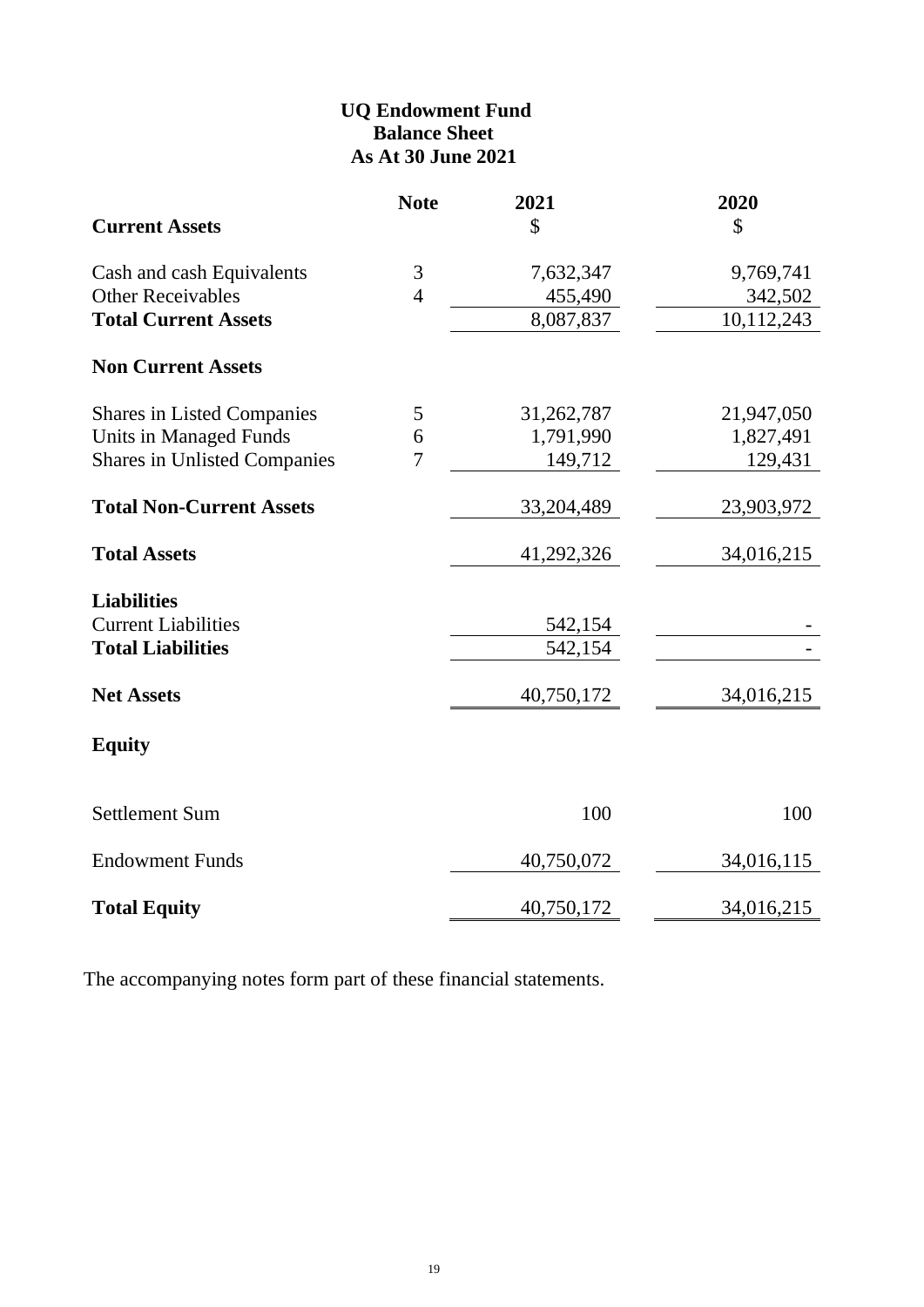## **UQ Endowment Fund Statement of Changes in Equity For The Year Ended 30 June 2021**

|                                                                                   | <b>Endowment Funds</b>                |                                                          |                                          |                                        |                                     |                                                        |                           |
|-----------------------------------------------------------------------------------|---------------------------------------|----------------------------------------------------------|------------------------------------------|----------------------------------------|-------------------------------------|--------------------------------------------------------|---------------------------|
|                                                                                   | <b>Settlement</b><br><b>Sum</b><br>\$ | <b>Fenwick</b><br><b>Foundation</b><br><b>Fund</b><br>\$ | <b>Rodney</b><br><b>Wylie Fund</b><br>\$ | <b>Frank Finn</b><br><b>Fund</b><br>\$ | <b>General</b><br><b>Fund</b><br>\$ | <b>Total</b><br><b>Endowment</b><br><b>Funds</b><br>\$ | <b>Total</b><br>\$        |
| Period Ended 30 June 2020                                                         |                                       |                                                          |                                          |                                        |                                     |                                                        |                           |
| At 30 June 2019<br>Net Profit (Loss) for Year                                     | 100                                   | 2,216,468<br>1,418,574                                   | 217,239<br>11,237                        | 890,592<br>(1,335)                     | 31,005,158<br>269,595               | 34,329,457<br>1,698,071                                | 34,329,557<br>1,698,071   |
|                                                                                   | 100                                   | 3,635,042                                                | 228,476                                  | 889,257                                | 31,274,753                          | 36,027,528                                             | 36,027,628                |
| Net profit/ $(\text{loss})$ on<br>financial investments<br><b>At 30 June 2020</b> | 100                                   | (132, 291)<br>3,502,751                                  | (12,966)<br>215,510                      | (53, 155)<br>836,102                   | (1,813,001)<br>29,461,752           | (2,011,413)<br>34,016,115                              | (2,011,413)<br>34,016,215 |
|                                                                                   |                                       |                                                          |                                          |                                        |                                     |                                                        |                           |
| Period Ended 30 June 2021                                                         |                                       |                                                          |                                          |                                        |                                     |                                                        |                           |
| At 30 June 2020<br>Net Profit (Loss) for Year                                     | 100                                   | 3,502,751<br>69,217                                      | 215,510<br>4,258                         | 836,102<br>(23, 478)                   | 29,461,752<br>(733, 813)            | 34,016,115<br>(683, 816)                               | 34,016,215<br>(683, 816)  |
|                                                                                   | 100                                   | 3,571,968                                                | 219,768                                  | 812,624                                | 28,727,939                          | 33, 332, 299                                           | 33, 332, 399              |
| Net profit/(loss) on<br>financial investments                                     |                                       | 763,833                                                  | 46,996                                   | 182,326                                | 6,424,618                           | 7,417,773                                              | 7,417,773                 |
| At 30 June 2021                                                                   | 100                                   | 4,335,801                                                | 266,764                                  | 994,950                                | 35,152,557                          | 40,750,072                                             | 40,750,172                |

The accompanying notes form part of these financial statements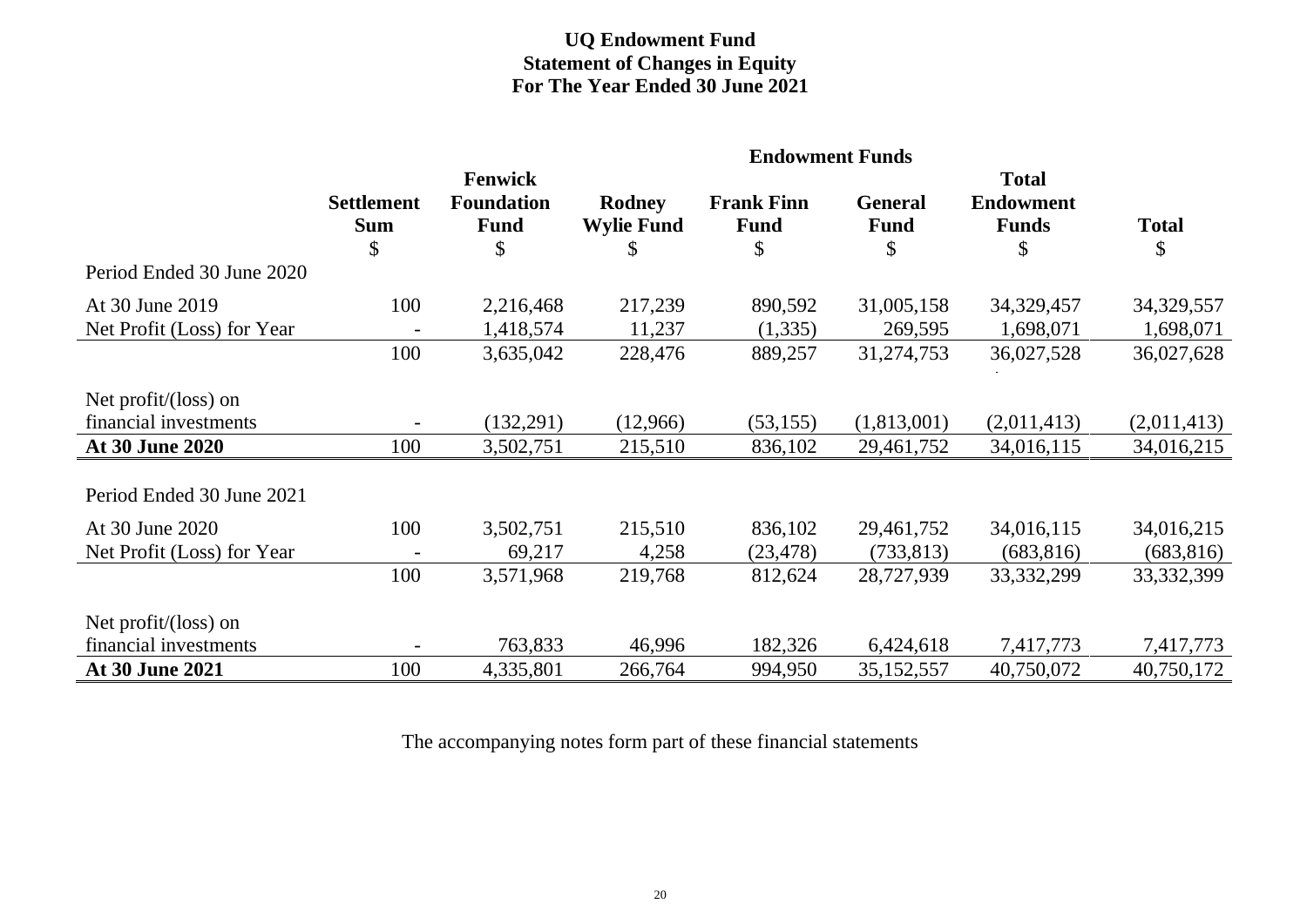### **UQ Endowment Fund Statement of Cash Flows For The Year Ended 30 June 2021**

|                                                                                   | <b>Note</b> | 2021                | 2020          |
|-----------------------------------------------------------------------------------|-------------|---------------------|---------------|
| <b>Cash Flows from Operating Activities</b>                                       |             | $\mathcal{S}$       | $\mathcal{S}$ |
| Dividends Received                                                                |             | 986,250             | 821,884       |
| <b>Income Tax Benefit Received</b>                                                |             | 308,436             | 629,398       |
| <b>Distributions Received</b>                                                     |             | 89,507              | 152,457       |
| Foreign Source Income                                                             |             | 30,995              |               |
| <b>Interest Received</b>                                                          |             | 21,195              | 102,231       |
| Realised Foreign Exchange Gains/(Losses)                                          |             | (314, 731)          | 12,321        |
| Proceeds from Gifts                                                               |             | 50,000              | 1,304,038     |
| <b>Commission Received</b>                                                        |             | 1,437               | 3,000         |
| Donations and Payments to Suppliers                                               |             | (1,408,005)         | (1,382,550)   |
| Net Cash in/(out) Flows from Operating<br><b>Activities</b>                       |             | $12(a)$ $(234,916)$ | 1,642,779     |
| <b>Cash Flows from Investing Activities</b>                                       |             |                     |               |
| Sale of Shares and Securities                                                     |             | 4,152,039           | 7,213,575     |
| <b>Purchase of Shares</b>                                                         |             | (6,054,517)         | (8,273,672)   |
| <b>Net Cash in/(out) Flows from Investing</b><br><b>Activities</b>                |             | (1,902,478)         | (1,060,097)   |
|                                                                                   |             |                     |               |
| <b>Net Increase/(Decrease) in Cash Held</b><br><b>During the Financial Period</b> |             | (2,137,394)         | 582,682       |
| <b>Cash Held at the Beginning of the Period</b>                                   |             | 9,769,741           | 9,187,059     |
| <b>Cash Held at the End of the Period</b>                                         | 12(b)       | 7,632,347           | 9,769,741     |

The accompanying notes form part of these financial statements.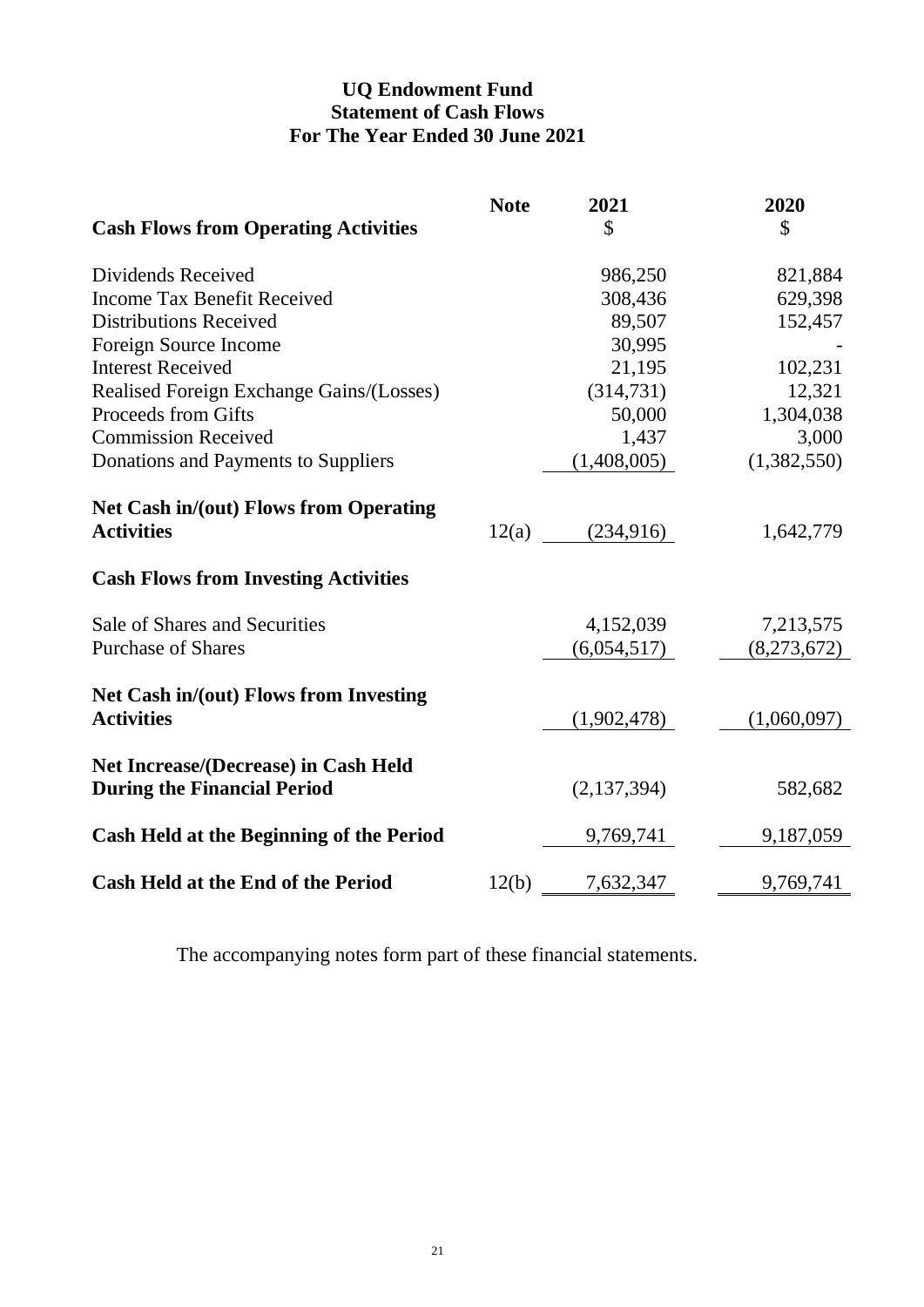### **1. Corporate Information**

The financial report of the UQ Endowment Fund ("The Trust") for the period ended 30 June 2021 was authorized for issue in accordance with a resolution of Directors made on 6 December 2021.

UQ Endowment Fund Limited is a company. Its only activity is to act as Trustee of the Trust.

# **2. Summary of Significant Accounting Policies**

(a) Basis of accounting.

The financial report is a general purpose financial report, which has been prepared in accordance with the requirements of applicable Australian Accounting Standards and other mandatory professional reporting requirements. It has been prepared on a historical cost basis, except for financial investments, which have been measured at fair value. The financial report is presented in Australian dollars, our presentation currency. Foreign currency assets are converted at the exchange rate at balance date – 30 June. Foreign currency income is converted at exchange rate on transaction date.

(b) Statement of Compliance

The financial report complies with Australian Accounting Standards.

(i) Accounting Standards and Interpretations issued and applied by the Fund

There were no new standards and interpretations that have been applied for the first time by the Fund for the year ended 30 June 2021, that had a material impact.

(ii) Accounting Standards and Interpretations effective as at 1 July 2018

The Fund has adopted AASB 9 – Financial Instruments with effect from 1 July 2018. The Fund's business model is to generate cash flows from investing and occasionally sell financial securities, and accounts for the fair value of these instruments through Other Comprehensive Income. The adoption of this standard did not have any impact on the way investments were recorded, and therefore, no transitional adjustments were required.

AASB 136 – Impairment of Assets does not apply to The Fund as it has adopted AASB 9 – Financial Instruments for all financial instruments.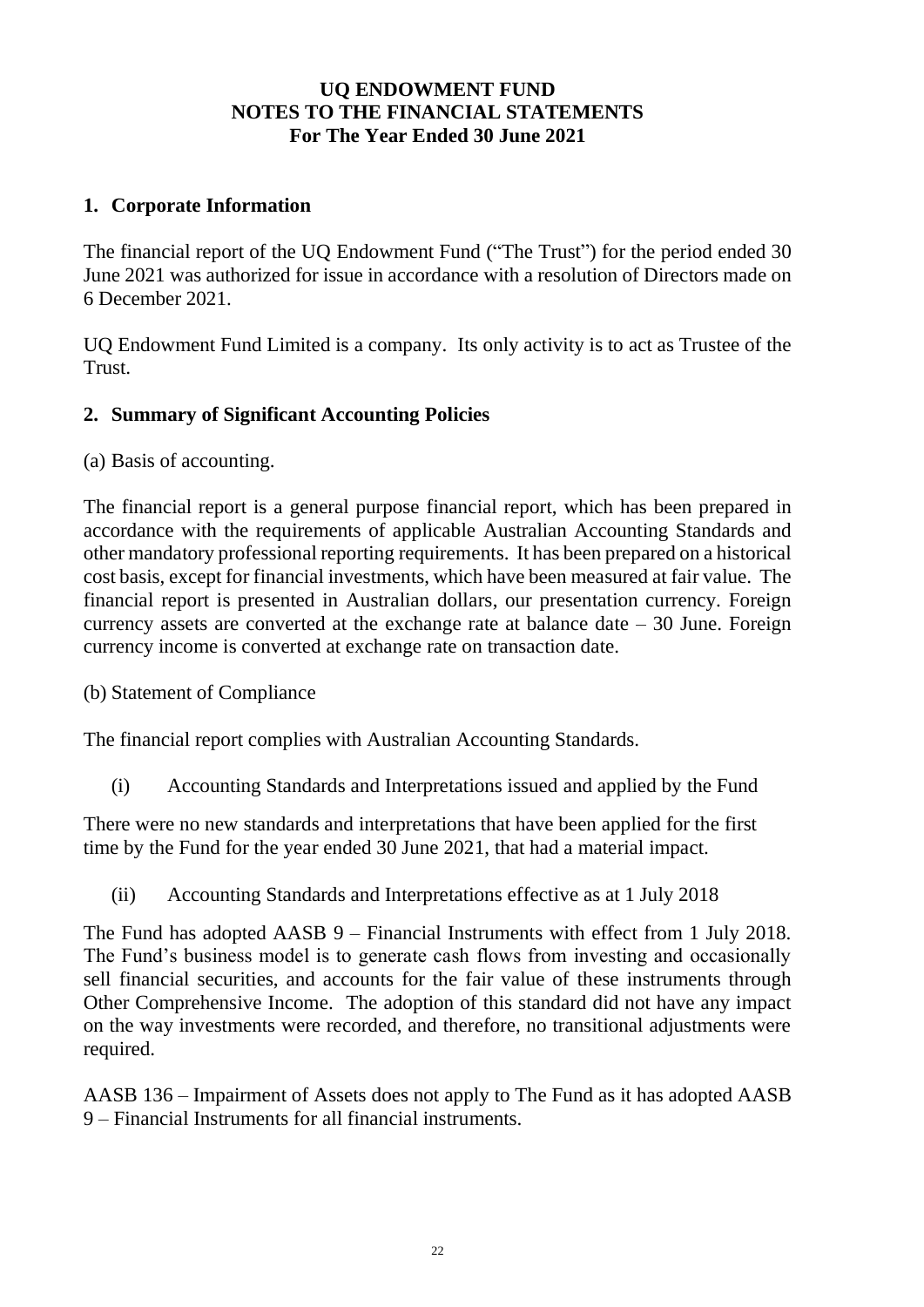### **2. Summary of Significant Accounting Policies (continued)**

(c) Revenue Recognition

**Gifts** 

Income from gifts is recognized in the Statement of Comprehensive Income once the Company has control of the gifted items.

Interest

Interest revenue is recognized as interest accrued using the effective interest method. This is a method of calculating the amortised cost of a financial asset and allocating the interest income over the relevant period using the effective interest rate, which is the rate that exactly discounts estimated future cash receipts through the expected life of the financial asset to the net carrying amount of the financial asset.

Dividends

Dividends are recognised as income when received.

Distributions Received from Trusts

Trust distributions are recognized as income on the date that the trustees declare that a distribution will be made.

(d) Taxation

(i) Income Tax

UQ Endowment Fund has been endorsed by the Commissioner of Taxation as an income tax exempt entity pursuant to Section 50-5 of the *Income Tax Assessment Act 1997.* Accordingly, no income tax has been provided for in these financial statements.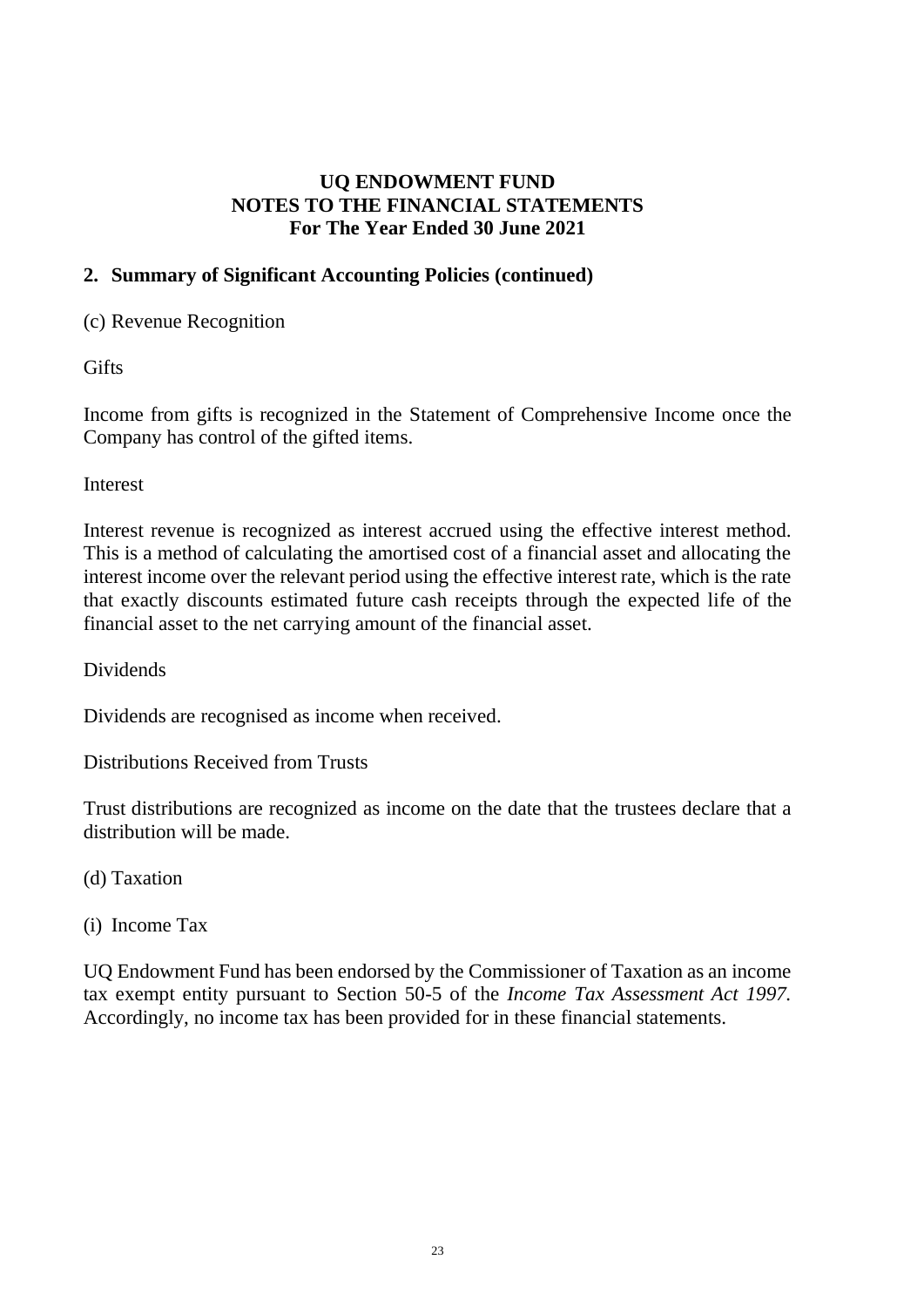#### **2. Summary of Significant Accounting Policies (continued)**

(ii) Goods and Services Tax (GST)

Revenues, expenses and assets are recognized net of the amount of GST except where:

- The GST incurred on a purchase of goods and services is not recoverable from the taxation authority, in which case the GST is recognized as part of the cost of acquisition of the asset or as part of the expense item as applicable; and
- Receivables and payables are stated with the amount of GST included.

The net amount of GST recoverable from, or payable to, the taxation authority is included as part of receivables or payables in the Balance Sheet.

Cash flows are included in the Statement of Cash Flow on a gross basis and the GST component of cash flows arising from investing and financing activities, which is recoverable from, or payable to, the taxation authority, is classified as operating cash flows.

Commitments and contingencies are disclosed net of the amount of GST recoverable from or payable to the taxation authority.

(e) Investments

All investments are initially recognised at cost, being the fair value of the consideration given and including acquisition charges associated with the investment.

After initial recognition, financial investments are measured at fair value through other comprehensive income.

Gains or losses on financial investments are recognised as a separate component of equity until the investment is sold, collected or otherwise disposed of, or until the investment is determined to be impaired, at which time the cumulative gain or loss previously reported in equity is included in the Statement of Comprehensive Income. Unlike IAS 39, the accumulated fair value reserve related to these investments will never be reclassified to profit or loss.

#### (f) Cash and Cash Equivalents

Cash and short-term deposits in the Balance Sheet comprise cash at bank and in hand and short-term deposits with maturity of 3 months or less.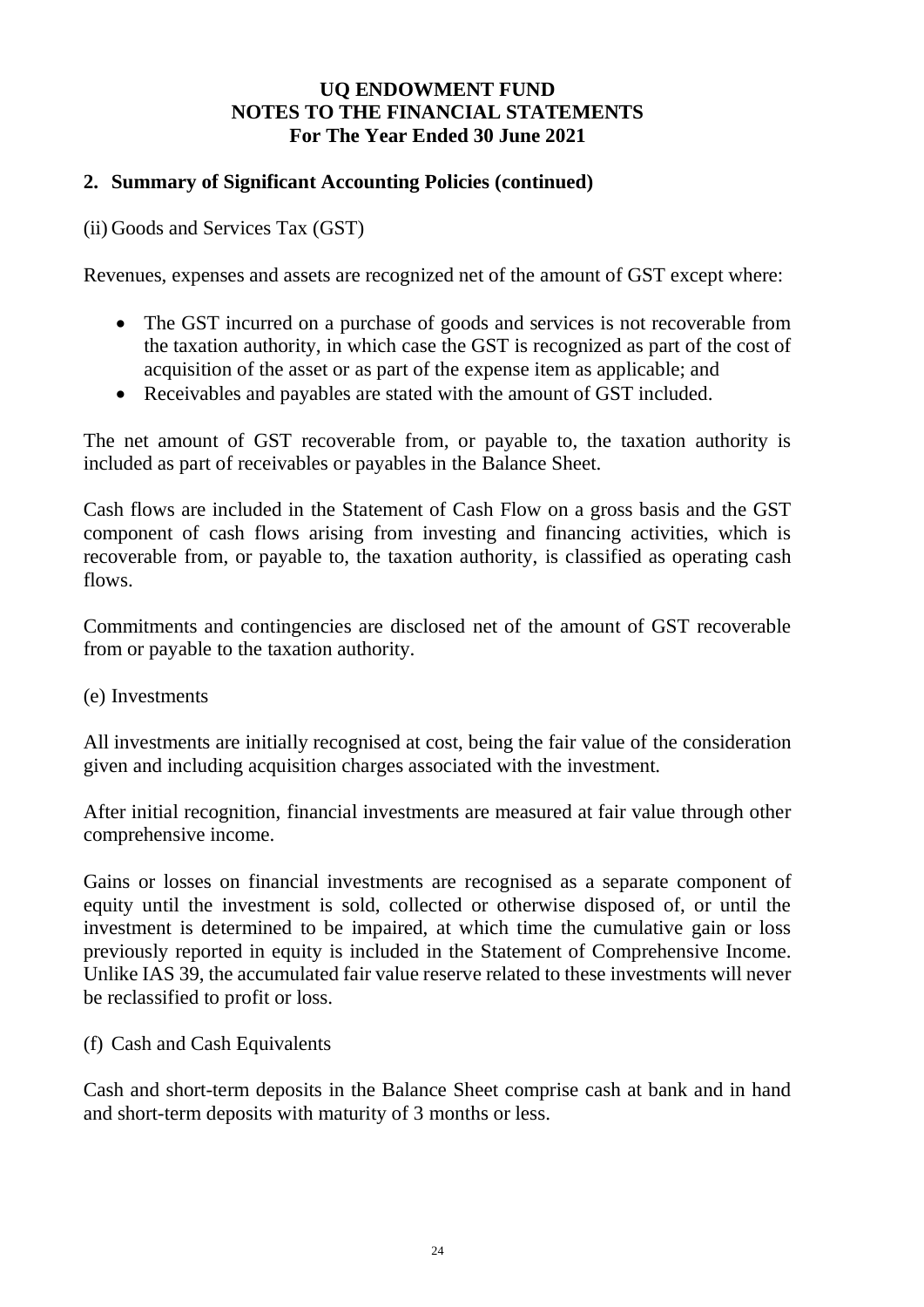### **2. Summary of Significant Accounting Policies (continued)**

(g) Provisions – general

Provisions are recognised when there is a present obligation (legal or constructive) as a result of a past event, it is probable that an outflow of resources embodying economic benefits will be required to settle the obligation and a reliable estimate can be made of the amount of the obligation.

(h) Comparative Information

Where necessary, comparatives have been reclassified and repositioned for consistency with current year disclosures.

(i) Recoverable amount of assets

The Trust assesses at each reporting date whether there is an indication that an asset may be impaired. If any such indication exists, or when annual impairment testing for an asset is required, the Trust makes an estimate of the asset's recoverable amount. An asset's recoverable amount is the higher of its fair value less costs to sell and its value in use and is determined for an individual asset, unless the asset does not generate cash inflows that are largely independent of those from other assets or groups of assets and the asset's value in use cannot be estimated to be close to its fair value. In such cases the asset is tested for impairment as part of the cash-generating unit to which it belongs. When the carrying amount of an asset of cash-generating unit is considered impaired and is written down to its recoverable amount.

For not-for-profit entity assessing value in use, the estimated future cash flows are discounted to their present value using a pre-tax discount rate that reflects current market assessments of the time value of money and the risks specific to the asset. Impairment losses relating to continuing operations are recognised in those expense categories consistent with the function of the impaired asset unless the asset is carried at a revalued amount (in which case the impairment loss is treated as a revaluation decrease).

(j) Other receivables

Other receivables consist principally of the refund of income tax arising from imputation credits attached to dividends received. Other trade receivables are recognised and carried at the original invoice amount.

A provision for expected credit loss is made for all debt instruments not held at fair value through profit or loss and contract assets.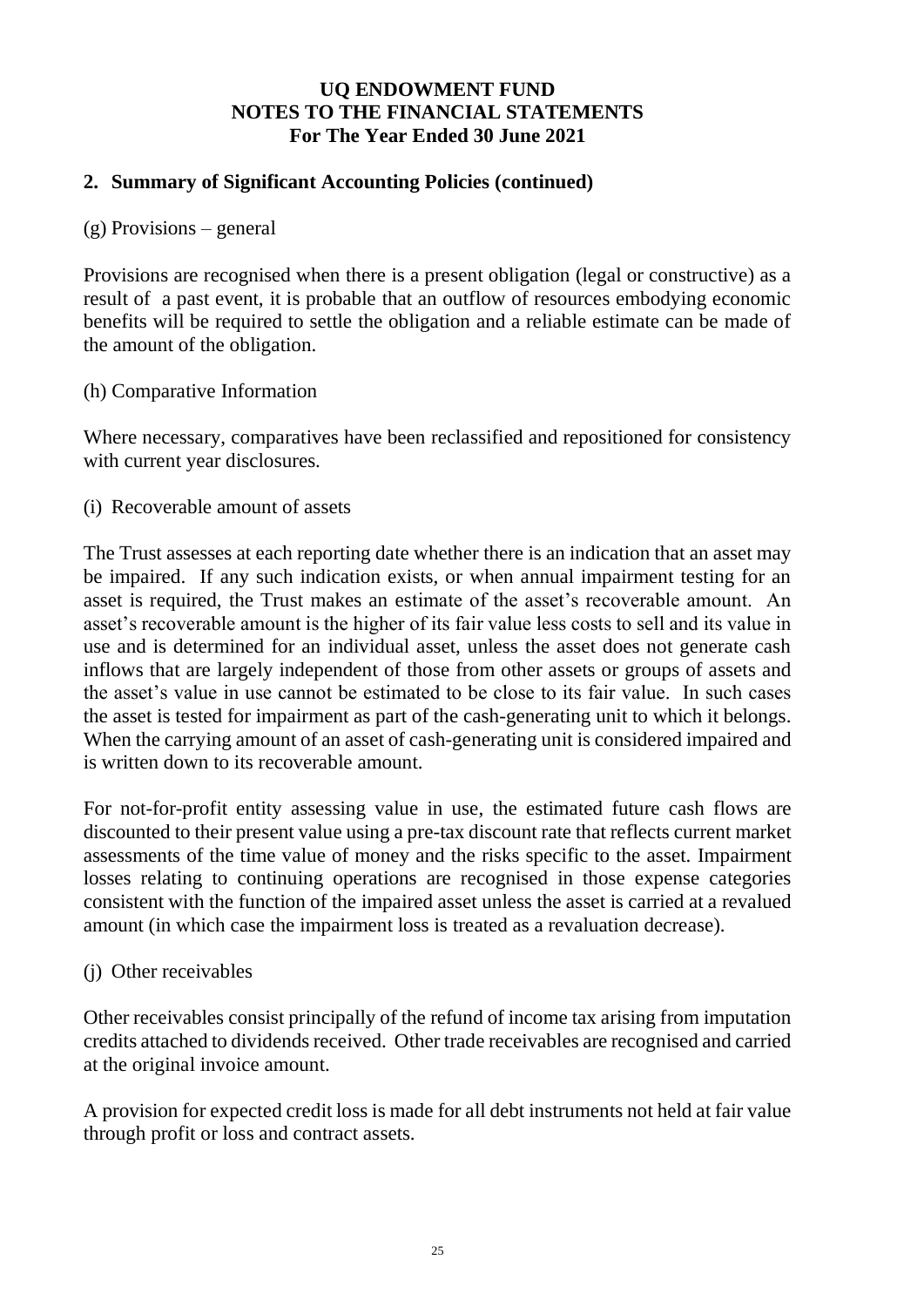#### **2. Summary of Significant Accounting Policies (continued)**

(k) Trade and other payables

Trade payables and other payables are carried at amortised cost and represent liabilities for goods and services provided to the Trust prior to the end of the reporting period that are unpaid and arise when the Trust becomes obliged to make future payments in respect of the purchase of these goods and services.

(l) Significant accounting judgement estimates and assumptions

In the process of applying the Trust's accounting policies, management has considered if there are judgements, apart from estimates, which will have a significant effect on the amount recognised in the financial statements; management has concluded there are none. Equity Instruments such as Stapled securities are valued using their quoted market price, and unlisted managed funds are valued using their audited financial statements. Estimation is not used to value equity instruments.

|                                                                                    | 2021<br>\$                            | 2020<br>\$                            |
|------------------------------------------------------------------------------------|---------------------------------------|---------------------------------------|
| 3. Current Assets – Cash and Cash Equivalents                                      |                                       |                                       |
| <b>Cash at Bank</b>                                                                | 7,632,347                             | 9,769,741                             |
| 4. Current Assets – Other Receivables                                              |                                       |                                       |
| <b>Franking Credits</b><br><b>Trust Distributions</b>                              | 379,671<br>75,819                     | 308,436<br>33,836                     |
| <b>Accrued Interest</b><br>Refund of GST on purchased investments                  | 455,490                               | 230<br>342,502                        |
| 5. Shares in Listed Companies                                                      |                                       |                                       |
| Shares in Listed Companies, at cost<br>Add/(Deduct): Change in Value of Investment | 21,651,188<br>9,611,599<br>31,262,787 | 19,427,737<br>2,519,313<br>21,947,050 |
| <b>6. Units in Managed Funds</b>                                                   |                                       |                                       |
| Units in Managed Funds, at cost<br>Add/(Deduct): Change in Value of Investment     | 1,715,156<br>76,834<br>1,791,990      | 2,093,832<br>(266,341)<br>1,827,491   |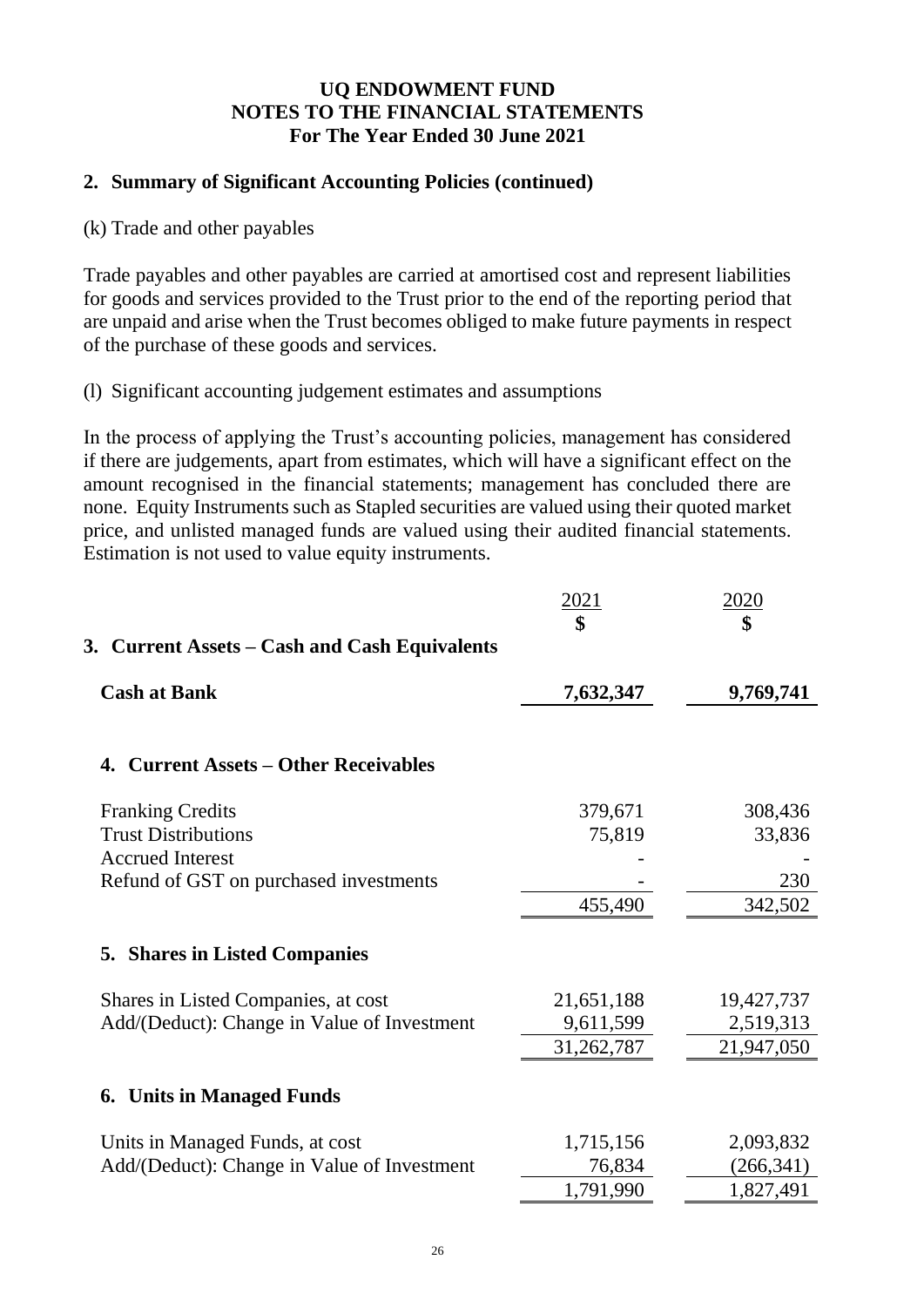|                                                                                                                                                                          | 2021                         | 2020<br>\$                  |
|--------------------------------------------------------------------------------------------------------------------------------------------------------------------------|------------------------------|-----------------------------|
| <b>7. Shares in Unlisted Companies</b>                                                                                                                                   |                              |                             |
| Shares in Unlisted Companies, at cost<br>Add/(Deduct): Change in Value of Investment                                                                                     | 123,531<br>26,181<br>149,712 | 123,531<br>5,900<br>129,431 |
| 8. Revenue                                                                                                                                                               |                              |                             |
| <b>Gift Revenue</b>                                                                                                                                                      | 50,000                       | 1,304,038                   |
| 9. Other Comprehensive Income (Expense)                                                                                                                                  |                              |                             |
| Revaluation of non-current assets                                                                                                                                        | 7,417,773                    | (2,011,413)                 |
| <b>10. Dividends Received</b>                                                                                                                                            | 986,250                      | 821,884                     |
| 11. Income Tax Benefit                                                                                                                                                   | 379,671                      | 308,436                     |
| <b>12. Cash Flow Statement Reconciliation</b>                                                                                                                            |                              |                             |
| (a) Reconciliation of the net profit (loss) to the net<br>cash flows from operations<br><b>Net Profit (Loss) After Tax</b><br><b>Changes in Assets &amp; Liabilities</b> | (683, 816)                   | 1,698,071                   |
| (Increase)/Decrease in other receivables<br>Profit (Loss) on Sale of Financial Assets                                                                                    | (113,219)<br>562,119         | 349,046<br>(404, 338)       |
| Net Cash In (Out) Flows from Operating<br>Activities<br>(b) Reconciliation of cash and cash equivalents                                                                  | (234, 916)                   | 1,642,779                   |
| Cash at Bank                                                                                                                                                             | 7,632,347                    | 9,769,741                   |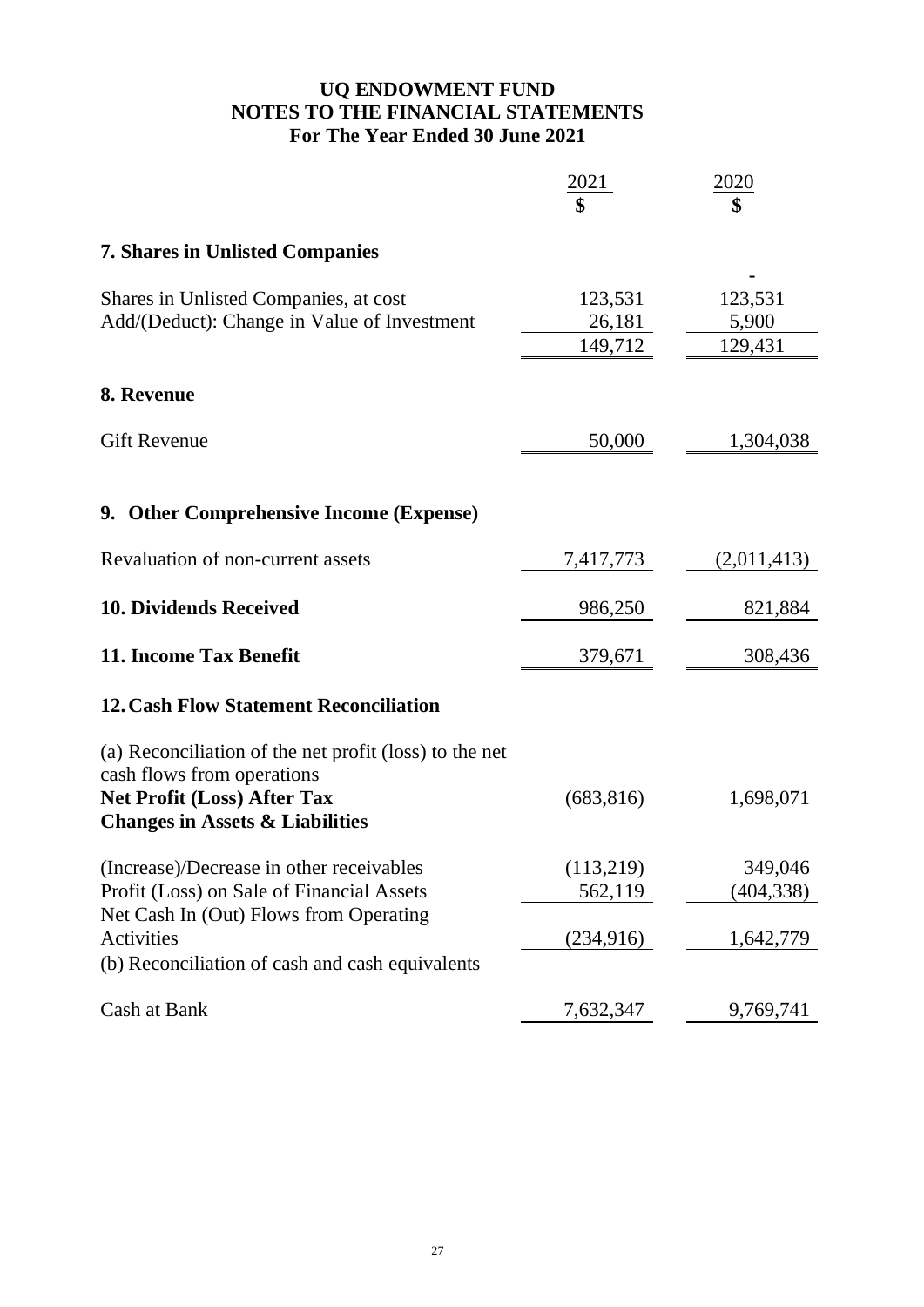### **13. Income Tax**

The University of Queensland Endowment Fund has been endorsed by the Commissioner of Taxation as an income tax exempt charity pursuant to Section 50-B of the *Income Tax Assessment Act 1997.* Accordingly, no income tax has been provided for in these financial statements.

#### **14.Financial Risk Management**

(a) Financial Risk Management Objectives and Policies

The Trust's principal financial instruments are cash and short-term deposits. Details of the significant accounting policies and methods adopted, including the criteria for recognition, the basis of measurement and the basis on which income and expenses are recognised, in respect of each class of financial asset are disclosed in Note 2.

The Board reviews and agrees policies for managing each of these risks.

The main risks arising from the Trust's financial instruments are interest rate risk and liquidity risk.

#### (b) Interest Rate Risk

The Trust's exposure to the risk of changes in market interest rates relates primarily to the Trust's cash at bank and short-term deposits. These assets earn interest which approximates the Reserve Bank of Australia set base cash rate and the Board has resolved that the risk of rate change should not be hedged. The Trust has minimal exposure to interest rate risk at balance date.

As at 30 June 2021, the Trust had the following exposures to interest rate risk that are not designated in cash flow hedges:

At 30 June 2021, if interest rates had changed +/- ½% from the year end rates, with all other variables held constant, pre and post-tax profit for the year would have been \$39,162 higher/lower income from cash and cash equivalents.

#### (c) Liquidity risk

The Trust's objective is to maintain a balance between continuity of funding and flexibility. The Trust manages liquidity risk by continuously monitoring forecast and actual cash flow and matching the maturity profiles of financial assets.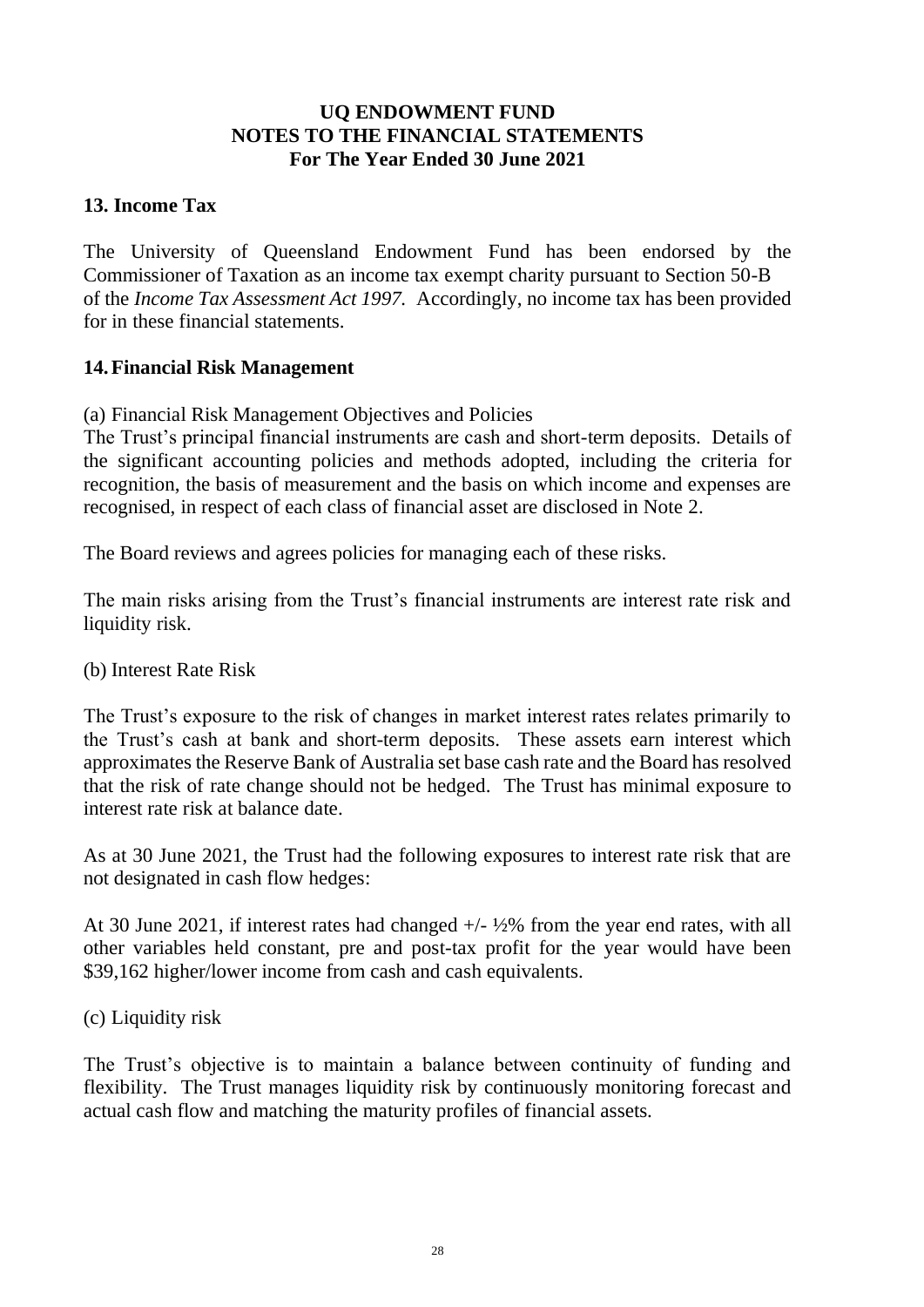### **14. Financial Risk Management (continued)**

#### (d) Net Fair Values

The aggregate net fair values of financial assets and liabilities at balance date approximates to carrying values.

The Trust was not exposed to credit risk for the financial period ended 30 June 2021.

#### **15. Fair Value of Financial Instruments**

The Trust's financial assets and liabilities included in the Balance Sheet are carried at their fair values as disclosed by class of financial instruments or at amounts that approximate fair values.

The following methods and assumptions are used to determine the net fair values of financial assets and liabilities.

*Cash and cash equivalents:* The carrying amount approximates fair values as they are short-term in nature or are receivable on demand.

Disclosed below is the fair value of the Trust's financial instruments.

*Fair value:* The Trust uses various methods in estimating the fair value of a financial instrument. The methods comprise:

Level  $1$  – the fair value is calculated using quoted prices in active markets;

Level 2 – the fair value is estimated using inputs other than quoted prices included in Level 1 that are observable for the asset or liability, either directly (as prices) or indirectly (derived from prices);

Level 3 – the fair value is estimated using inputs for the asset or liability that are not based on observable market data.

|                         |           | <b>Total carrying amount as</b><br>per the Balance Sheet | <b>Aggregate fair value</b> |           |
|-------------------------|-----------|----------------------------------------------------------|-----------------------------|-----------|
|                         | 2021      | 2020                                                     | 2021                        | 2020      |
| <b>Financial Assets</b> |           |                                                          |                             |           |
| Cash and cash           | 7,632,347 | 9,769,741                                                | 7,632,347                   | 9,769,741 |
| equivalents             |           |                                                          |                             |           |
| <b>Total Financial</b>  | 7,632,347 | 9,769,741                                                | 7,632,347                   | 9,769,741 |
| <b>Assets</b>           |           |                                                          |                             |           |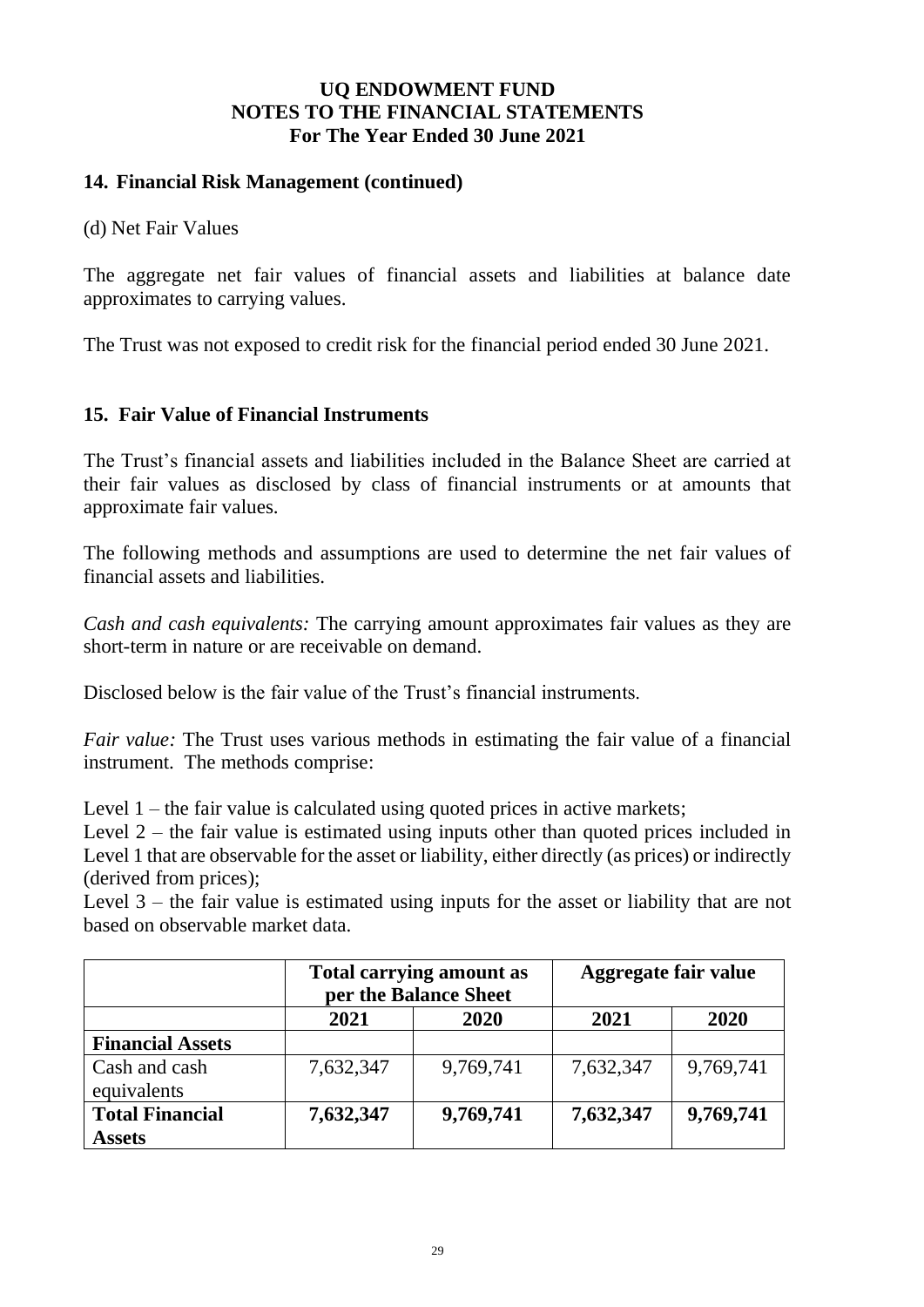# **15. Fair Value of Financial Instruments (continued)**

|                  | <b>Fair Value</b> |                |                   |              | Carrying<br><b>Amount</b> |
|------------------|-------------------|----------------|-------------------|--------------|---------------------------|
|                  | <b>Level 1</b>    | Level 2        | Level 3           | <b>Total</b> |                           |
| 2020             | \$                | \$             | \$                | \$           | \$                        |
| <b>Financial</b> |                   |                |                   |              |                           |
| <b>Assets</b>    |                   |                |                   |              |                           |
| Financial        | 23,049,889        | 854,083        |                   | 23,903,972   | 23,903,972                |
| Investments      |                   |                |                   |              |                           |
| <b>Total</b>     | 23,049,889        | 854,083        |                   | 23,903,972   | 23,903,972                |
| <b>Financial</b> |                   |                |                   |              |                           |
| <b>Assets</b>    |                   |                |                   |              |                           |
|                  |                   |                |                   |              |                           |
|                  |                   |                |                   |              | Carrying                  |
|                  |                   |                | <b>Fair Value</b> |              | <b>Amount</b>             |
|                  | Level 1           | <b>Level 2</b> | Level 3           | <b>Total</b> |                           |
| 2021             | \$                | \$             | \$                | \$           | \$                        |
| <b>Financial</b> |                   |                |                   |              |                           |
| <b>Assets</b>    |                   |                |                   |              |                           |
| Financial        | 33,204,489        |                |                   | 33,204,489   | 33,204,489                |
| Investments      |                   |                |                   |              |                           |
| <b>Total</b>     | 33,204,489        |                |                   | 33,204,489   | 33,204,489                |
| <b>Financial</b> |                   |                |                   |              |                           |

# **16.Auditors' Remuneration**

|                       | 2021            | 2020            |
|-----------------------|-----------------|-----------------|
| <b>Audit Services</b> | N <sub>il</sub> | Nil             |
| <b>Other Services</b> | N <sub>il</sub> | N <sub>il</sub> |

### **17.Contingent Assets and Liabilities**

At balance date, the Trust had no contingent assets or liabilities.

# **18.Commitments and Contingencies**

At 30 June 2021, the trust had no commitments or contingencies.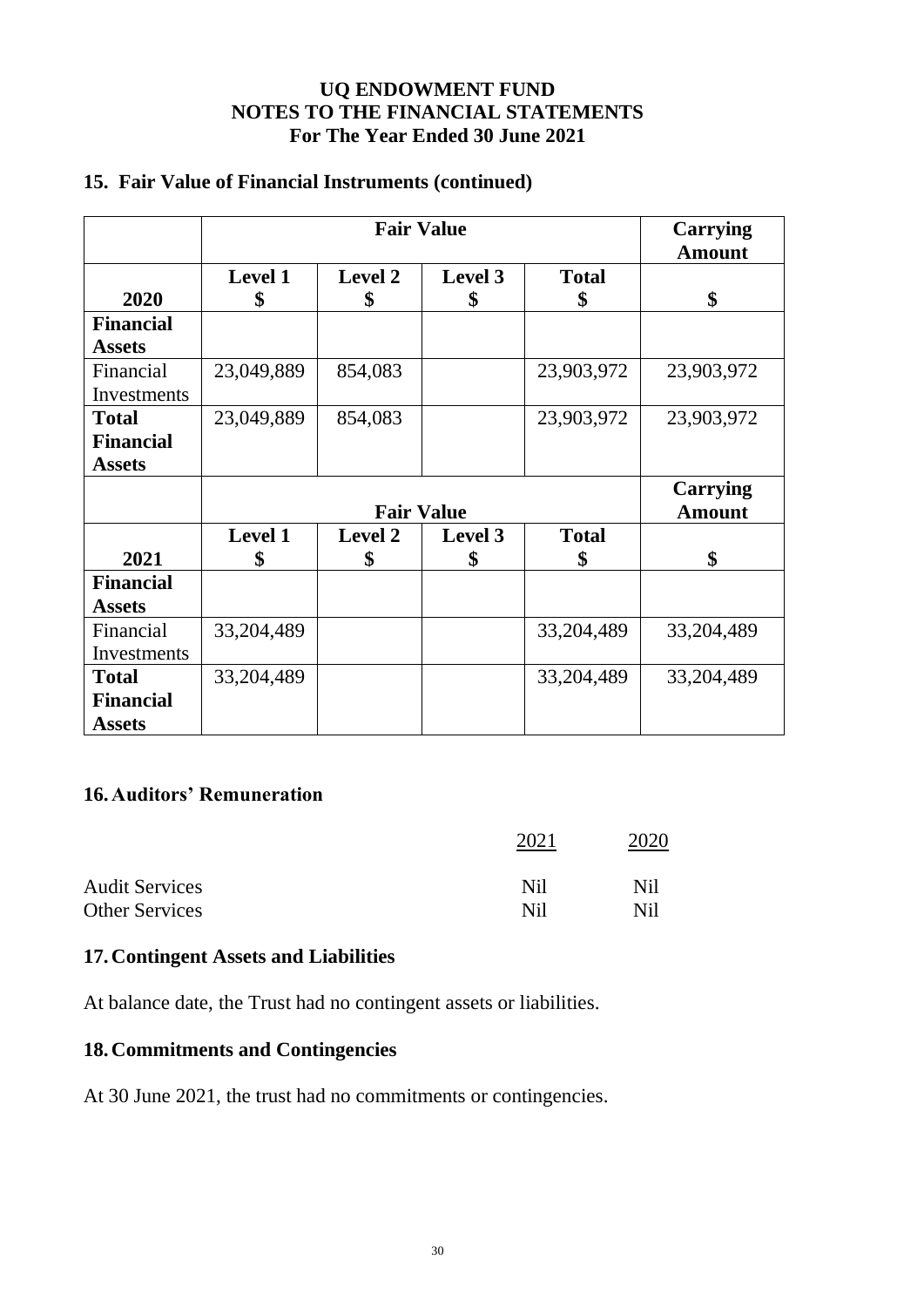#### **19. Related Party Transactions**

Andrew Brice, Trustee Company Secretary, donated \$50,000 to The UQ Endowment Fund during the year.

#### **20.Key Management Personnel**

Details of key management personnel

(i) Directors

The following persons were Directors of UQ Endowment Fund Limited during the financial year.

Chairman – D Goffage

Other Directors – T Crommelin S Hay J Karlson S Fenwick

(ii) Executives (other than Directors) with the greatest authority for planning, directing and controlling the activities of the Trust.

The following persons were the executives with the greatest authority for planning, directing and controlling of the Trust (key management personnel) during the financial year.

Name Position

Anthony Hallam Accountant

Andrew Brice Company Secretary

#### **21.Segment Reporting**

The UQ Endowment Fund operates wholly in Australia in one segment, which is to provide opportunities for major benefactors to support academic programmes.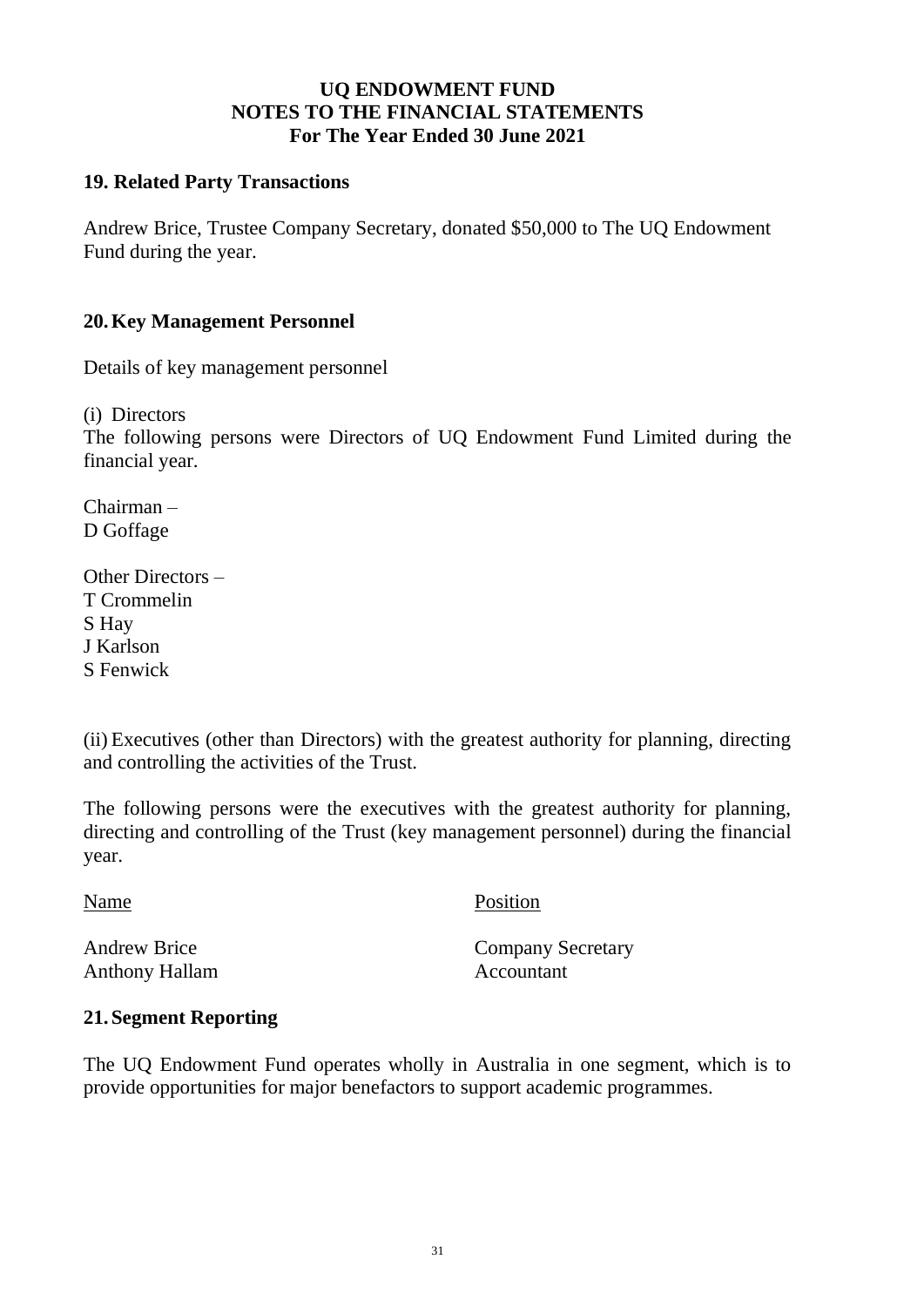### **22. Events After Balance Date**

No matter or circumstances have arisen since the end of the year which have significantly affected or may significantly affect the operations of the Trust, the results of those operations or the state of affairs of the Trust in future financial years.

#### **23.Trust Details**

The principal place of business of the Trust is:

University of Queensland St Lucia QLD 4072

There are no full-time employees of the Trust as at 30 June 2021.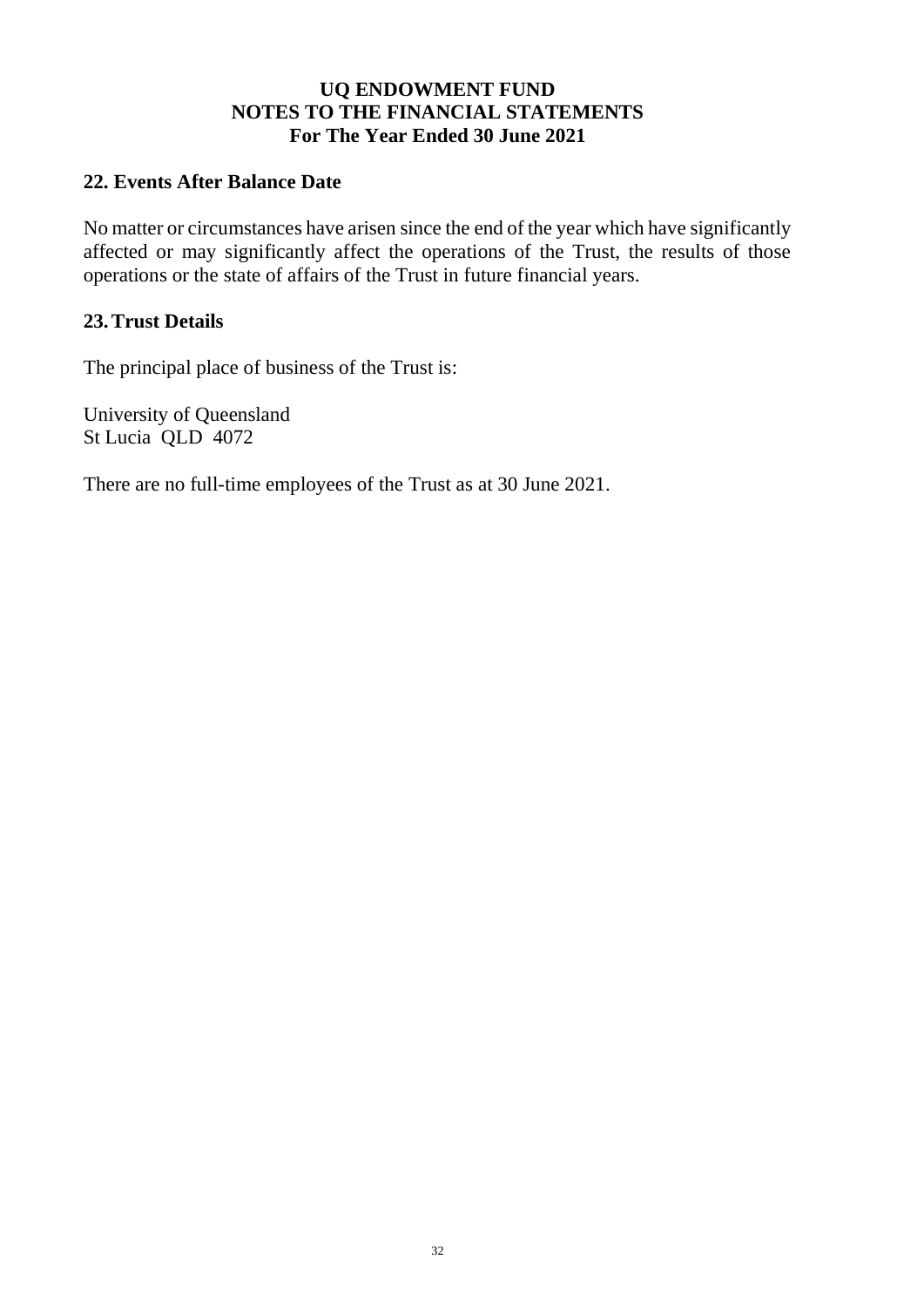### **Statement by Trustee**

In the opinion of the Trustee,

- a) The financial statements set out on pages 14-32 are drawn up so as to present fairly the financial position of the Trust as at 30 June 2021, and the income and expense of the trust for the year then ended;
- b) the financial statements have been prepared in accordance with Australian Accounting Standards, the provisions of the trust Deed, and relevant legislative requirements, and
- c) the Trust has operated in accordance with the Trust Deed and in compliance with guidelines issued by the Australian Taxation office during the year ended 30 June 2021.

Signed in accordance with a resolution of the Trustee:

David Goffage Andrew Brice

Chairman Company Secretary

Date: 6 December 2021 Date: 6 December 2021